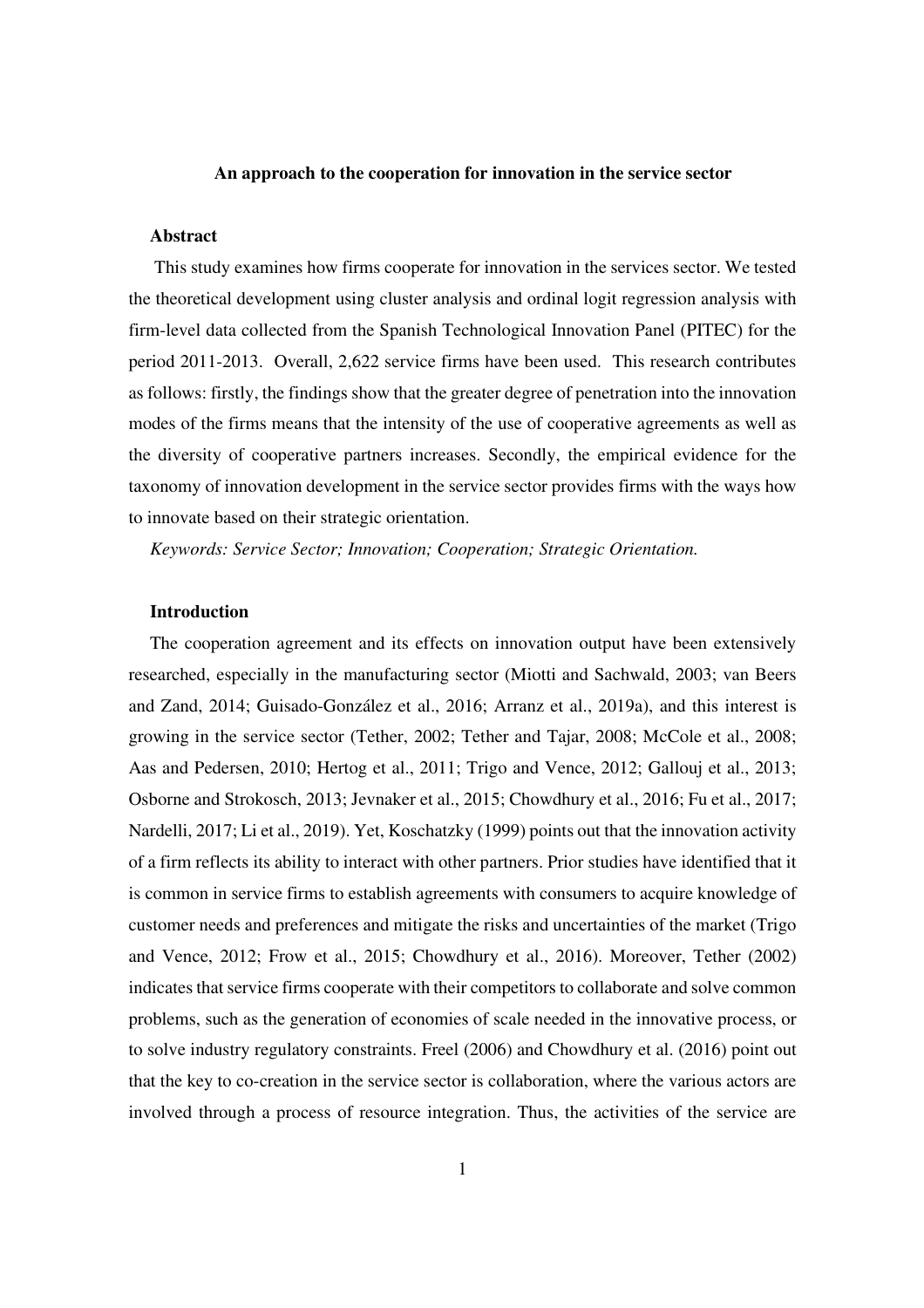characterized by interaction, collaboration and communication with clients, suppliers and other stakeholders, which creates the framework to intensify the probability of establishing cooperation agreements (Sundbo and Gallouj, 2000; Tether and Tajar, 2008; Oliveira and von Hippel, 2011; Li et al., 2019).

However, despite the importance of cooperation for innovation in the services sector (Yang, 2016; Tether, 2002), the literature shows scattered and inconclusive results (Trigo and Vence, 2012; Gallouj et al. 2013; Mina et al., 2014; Freel, 2016). This is due to various reasons as follows: On the one hand, there is the classic argument that the service industry has received relatively little attention from innovation scholars in comparison to the manufacturing sector (Gallouj and Savona, 2009; Trigo and Vence, 2012). In addition to this, there is the view that the analysis has been developed from different approaches, producing diverse results making it difficult to compare and generalize (Miozzo and Soete, 2001; Tether, 2002; Tether, 2005; Chang et al., 2012). On the other hand, the heterogeneity of the activities comprising the service sector makes it difficult to undertake the search for innovation and cooperation patterns in this sector (Evangelista, 2000; Hollenstein, 2003; Freel, 2006; Castellacci, 2010; Chang et al., 2012). It can be found companies with important differences in terms of the scientific and technological base, capital intensity, and size (Evangelista, 2000; Evangelista and Savona, 2003). The investigation has not been alien to the plurality of innovation and cooperation patterns within the service industry, generating a profusion of studies that try to classify the typology of service innovation (Ffor example, see Soete and Miozzo, 1989; Gallouj and Weinstein, 1997; Evangelista, 2000; Miozzo and Soete, 2001; Sundbo and Gallouj, 2000; Hollenstein, 2003; Hipp and Grupp, 2005; De Jong and Marsili, 2006; Tether and Tajar, 2008; Vargo and Lusch, 2008; Pyka et al., 2009; Trigo and Vence, 2012; Mina et al., 2014; Kim et al., 2015; Helkkula et al., 2018). However, despite these important contributions, the categorization is far from conclusive, as shown by the diversity of results obtained<sup>1</sup>, regardless of their being derived from the multiplicity of the variables which form the classification pattern, or from other approaches of studies

<sup>&</sup>lt;sup>1</sup> For example, one group of studies have researched cooperation in the service sector as a variable with which to create taxonomy (for example, see Trigo and Vence, 2012), but has failed to analyse the effect of cooperation on innovation output. Whereas other studies have focused on cooperation, establishing behaviour patterns, but while still follow the traditional classification of economic ranking of the service sector without considering the heterogeneity regarding innovation patterns (Kaiser, 2002; Un and Montoro, 2009; Un et al., 2010).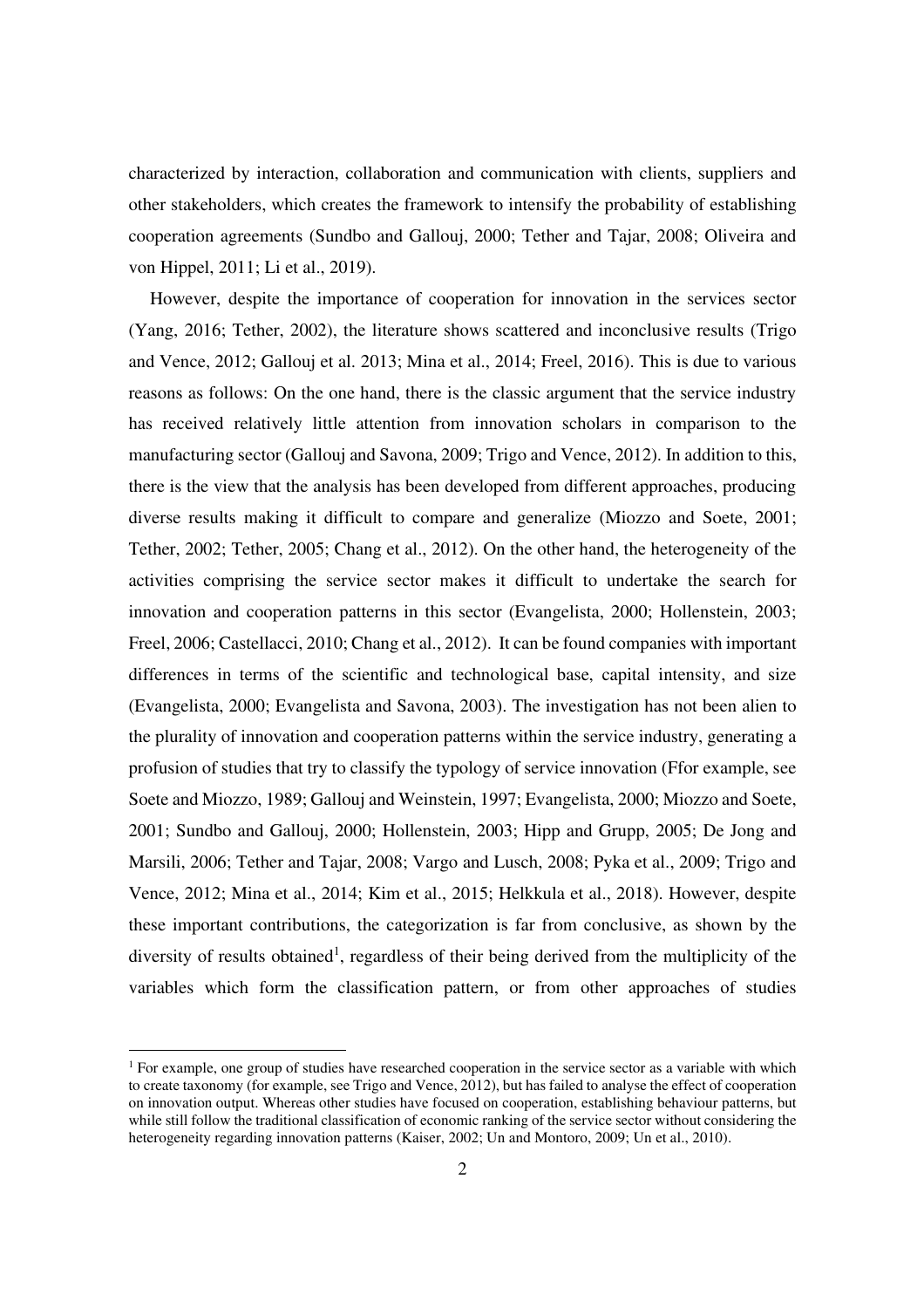considered (Hollestein, 2003; Tether and Tajar, 2008). Kim et al. (2015) and Trigo and Vence (2012) conclude that there is a real need for research to shed additional light on the linkages between cooperation and innovation in the service sector.

Our study explores *how companies cooperate in innovation in the services sector*. We assume the non-homogeneity of the service sector in terms of its innovative behaviour (Gallouj and Weinstein, 1997; Gallouj et al., 2013.). Thus, prior research emphasized that regardless of industry affiliation is critical to find the groups of firms characterized by similar patterns of innovation (Gallouj and Weinstein, 1997; Hollenstein, 2003; Tether and Tajar, 2008; Peneder, 2010; Trigo and Vence, 2012). According to Pavitt (1984) and Gallouj and Weinstein (1997), to classify companies in terms of their innovation and cooperation behaviours in the service sector is needed to find groups of companies which are characterized by similar patterns of innovation, that are conceptualized as non-ordered categories of innovation modes, innovation forms or innovation strategies (Gallouj and Weinstein, 1997). In contrast to studies which viewed the innovation strategy of the firm in the service sector as determined by economic and structural variables (Evangelista, 2000; Chang et al., 2012), we argue that the innovation modes or innovation strategies are based on the strategic orientation of firms (Narver and Slater 1990; Brickson, 2005; Camarero and Garrido, 2012; Mallin, et al., 2013). From the Resource-Based View, an important firm capability is its strategic orientation (Mallin, et al., 2013). Strategic orientation reflects the firm's philosophy of how to conduct business through a deeply rooted set of values and beliefs that guides the firm's attempt to achieve superior performance (Gatignon and Xuereb, 1997). Olavarrieta and Friedman (2008) suggest that innovativeness associates with a proactive strategic orientation, which consists of a firm being aggressive, competitive, and risk-taker. Thus, using the Resources Based View as theoretical approach, we hypothesize that the greater the development of innovative resources in the firm, as a consequence of a proactive strategic orientation to the innovation, the greater will be its tendency to cooperate; and on the contrary, companies with a reactive strategic orientation to the innovation (which has not internalized the innovation process and therefore, these resources and capabilities), will be less likely to cooperate.

We empirically test these questions for the case of Spain. Companies in the service sector in Spain make up over 75% of the GDP, and 76.2 % of employment is generated in this sector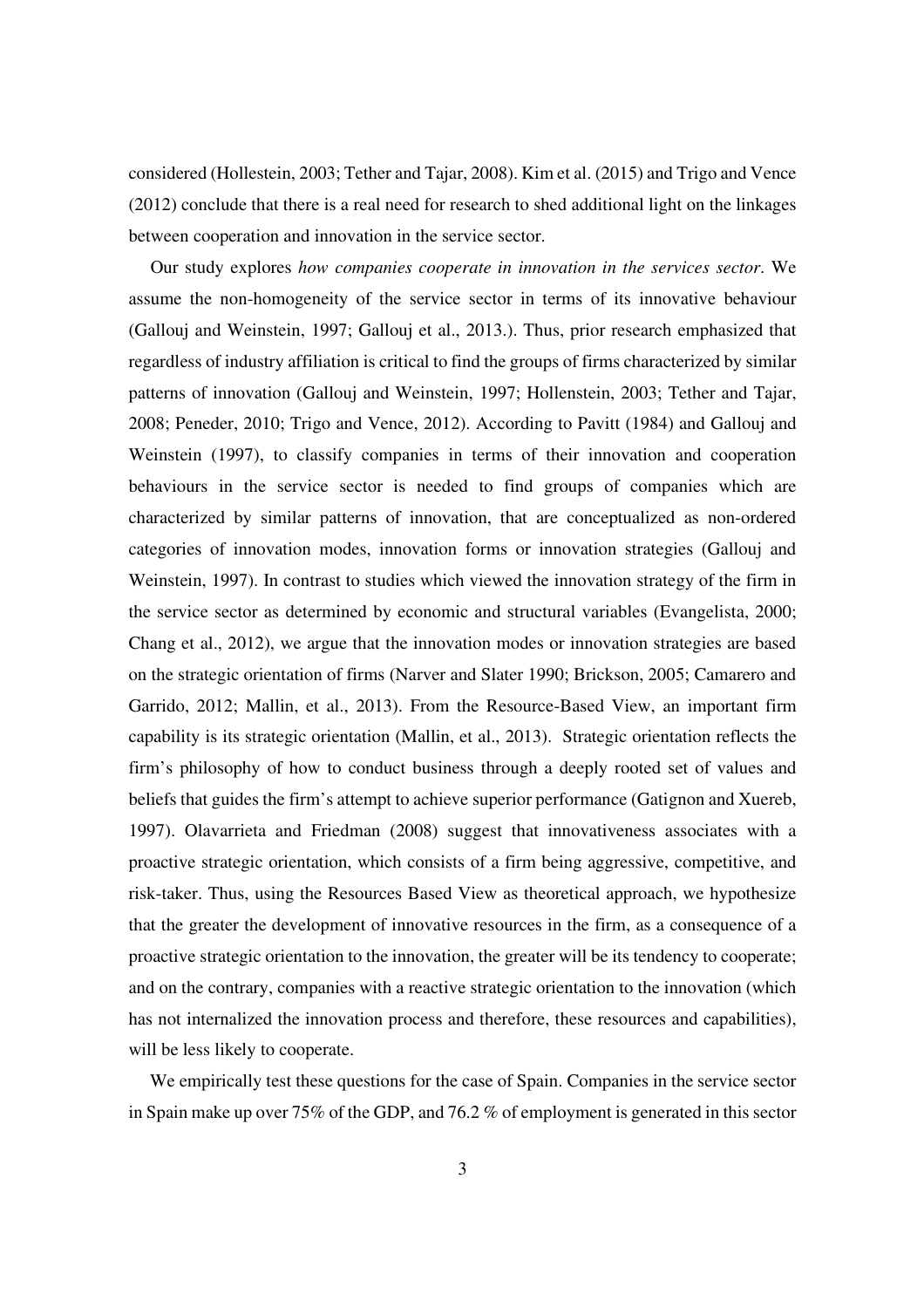(INE, 2020). Therefore, the growing role of services makes that studying these companies and how they develop cooperation projects to innovate is highly relevant to the Spanish economy. Moreover, in terms of cooperation and innovation, the choice of Spain is interesting because the relative weight of this sector is quite similar to the average that is registered in the countries of the European Union. This allows us to obtain an adequate perspective of cooperative behaviour for innovation in the service sector companies. In our study, we used data from the Spanish Technological Innovation Panel (Panel de Innovation Technological, PITEC; FECYT, 2014) which is a statistical instrument for studying the innovation activities of Spanish companies over time. The dataset is based on the Community Innovation Survey (CIS) framework, which has proved to be a valid and reliable tool to understand innovation dynamics, enabling direct comparisons with results of previous literature on similar studies (e.g. Ballot et al, 2015; Evangelista and Vezzani, 2010). In this study, the focus is on service firms across 15 industries, based on the Spanish National Classification of Economic Activity (NACE-2009) over the period 2011-2013. Our final sample contained 2622 service firms.

### **Literature Review**

## *Innovation and service sector*

Services include a vast array of different and often very complex activities, making them difficult to define (Spohrer and Maglio, 2008). The literature describes several definitions of the services sector, emphasizing different aspects or characteristics. Gronroos (1990) highlighted in the definition of services, the development of activity or series of activities provided as a solution to customer problems. The characteristics of the service are defined that it is the development of an economic activity whose output is not a physical product (Baruch et al. 1987), or it is intangible and perishable (Sasser et al., 1978). Den Hertog (2000), and Spohrer and Maglio (2008) emphasized co-creation as the main characteristic and pointed out that it is the development of a series of activities, where clients and suppliers working together to transform some client-controlled state. In our paper following Fitzsimmons et al. (2008) which integrates previous definitions, we conceptualize services as a time-perishable, intangible experience performed for a customer acting in the role of coproducer. Based on this definition of services, intangibility and inseparability (interactivity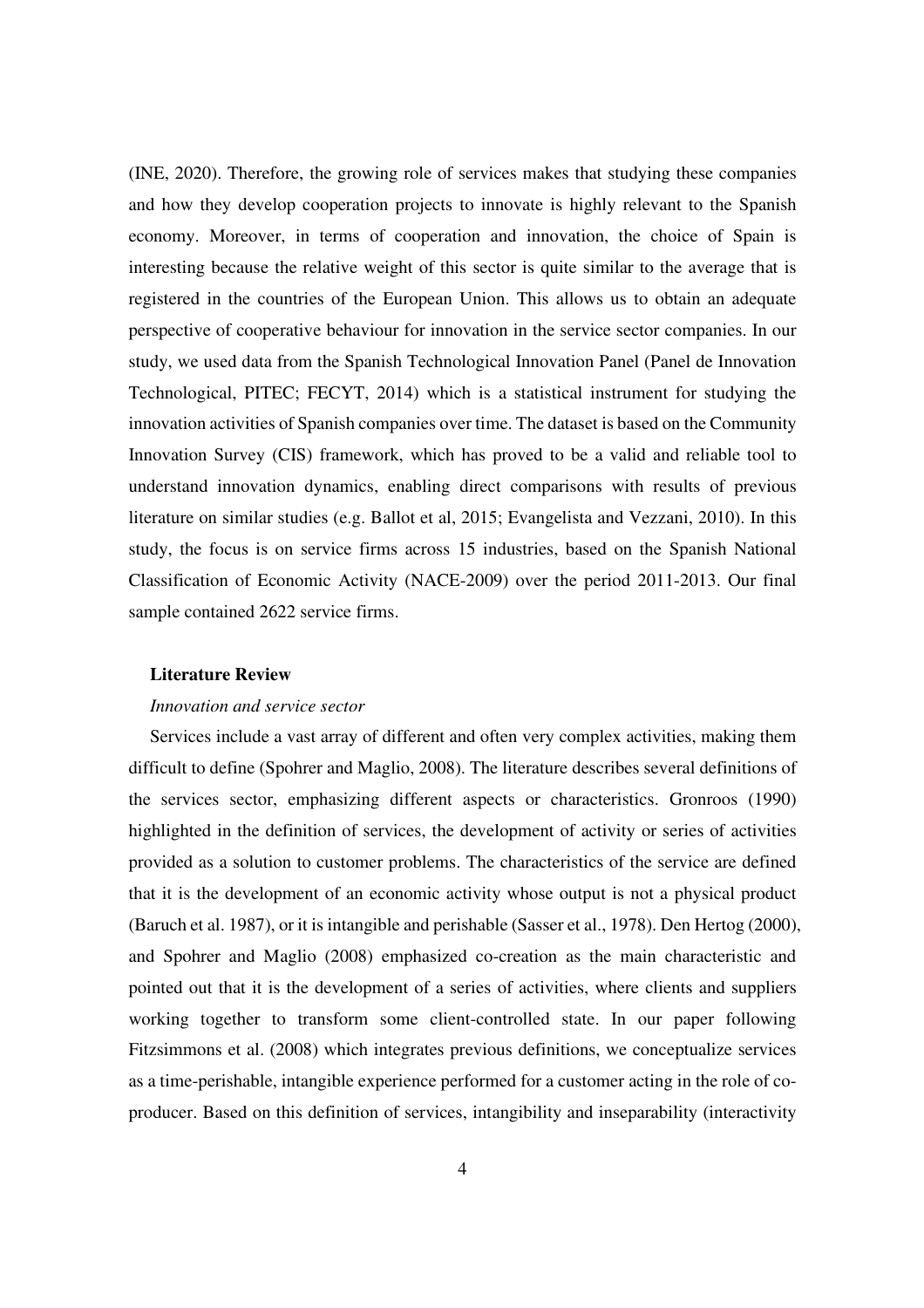of production and consumption) are considered as the key characteristics of services. In fact, as a result of these characteristics, service processes require the participation of the client (Tether and Tajar, 2008; Fuglsang and Rønning, 2015; Hsieh and Hsieh, 2015; Chowdhury et al., 2016; Torugsa et al., 2018), which results in cooperation with external actors in the value chain.

Innovation in services is considered as a multi-dimensional phenomenon because it can occur in a variety of forms in the value creation process of a service-dominant firm (Sastre, 2015; Chowdhury et al., 2016). Tether (2005) already pointed out that companies innovate in the service sector differently than in the manufacturing sector. Firstly, these authors emphasize that innovation in services brings to the fore *softer* aspects of innovation based on skills and inter-organizational cooperation practices. Den Hertog (2000) points out that service innovation often coincides with new patterns of product distribution, client interaction, and quality control and assurance. This first particularity of service innovation (Miles, 1993) supposes that the role of technological innovation is moderated, emphasizing the importance of non-technological elements such as organizational and marketing innovations in the service innovation (Freel, 2006; Jääskeläinen et al., 2013). Therefore, according to Den Hertog (2010, p.19), service innovation is *a new service experience or service solution in one or several of the following dimensions: new service concept, new customer interaction, new value system/business partners, new revenue model, new organization or technological service delivery system*. Secondly, the service innovation literature views co-creation as a second particularity, in which multiple actors participate and involve complex interactions in business networks (Koschatzky, 1999; Chesbrough, 2011; Hidalgo and D'Alvano, 2014; Mina et al., 2014; Chowdhury et al., 2016). While Payne et al. (2008) emphasize the benefit of co-creation, Ballantyne and Varey (2006) point out that cocreation involves spontaneous, collaborative, and dialogical interactions between parties. In fact, Hsieh and Hsieh (2015, p. 2268) highlight that *co-creation affects customer relationship strength (relational resource), valuation of knowledge (informational resource), and capability of customization (organizational resource)*, facilitating service innovation. Therefore, and in line with Evangelista and Sirilli (1998), four main features are specific to innovation in services in comparison with the manufacturing sector. These are the close interaction between production and consumption; the increasing information content of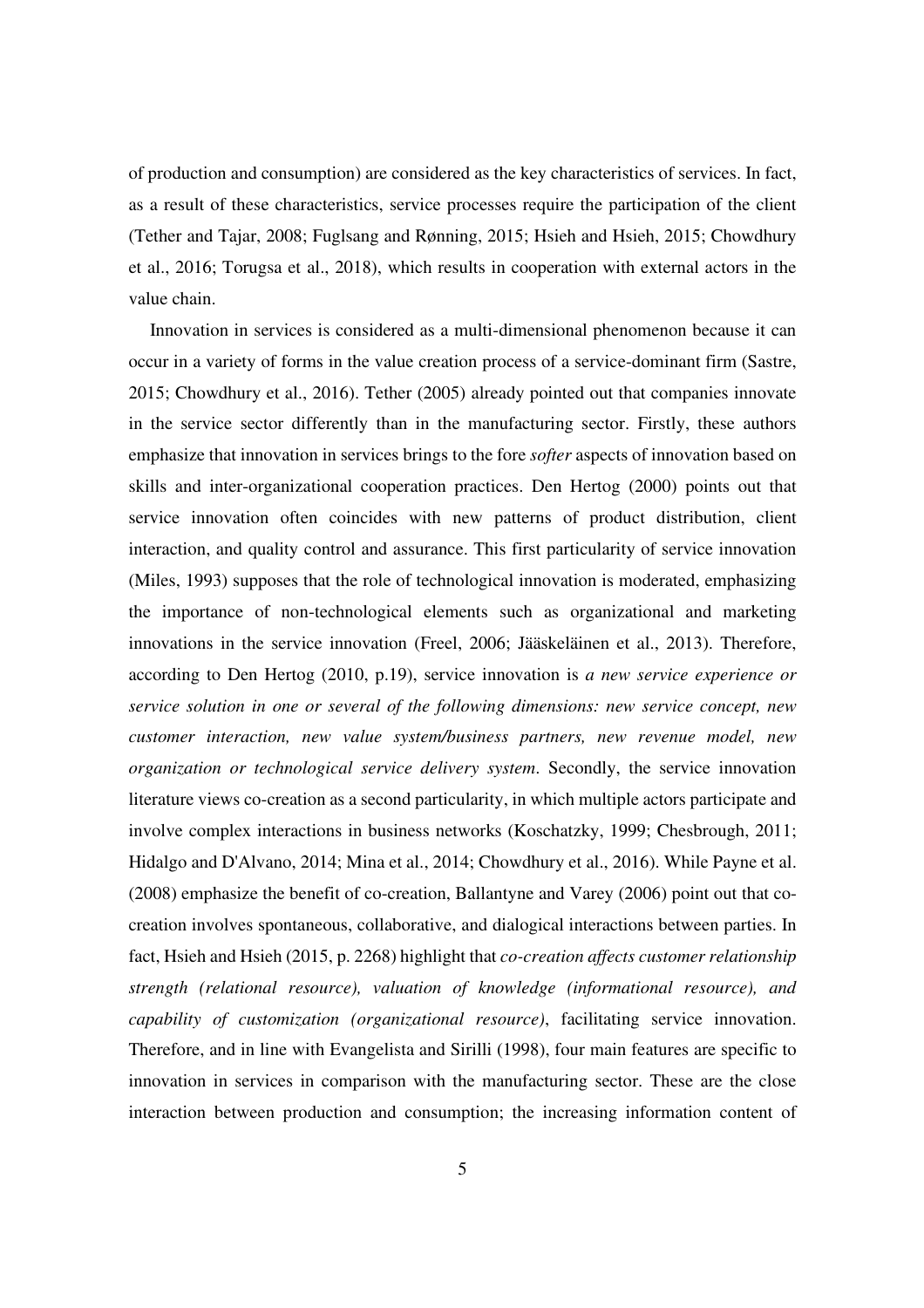services; the large and growing role played by human resources in service production, and the great importance of organizational change as a means of producing and delivering services.

## *The cooperation for innovation in the service sector*

To analyze the role of development cooperation in the service sector, the theoretical framework used in this paper is the Resource-Based View (RBV) of the firm (Barney, 1991; Peteraf, 1993). RBV states that the development of valuable resources is the source of a firm's competitive advantages (Eisenhardt and Martin, 2000; Lawson and Samson, 2001). RBV scholars understand firms as groupings of resources which are, in turn, linked to their superior performance (Barney, 1991; Peteraf, 1993). In this sense, as Eisenhardt and Schoonhoven (1996) have pointed out, cooperation agreements are a way for most companies to obtain critical resources. In sum, a key aspect from the resource-based perspective is that competitive advantage arises not only from proprietary resources but also from the possibility of accessing these resources through partnerships or cooperation. To search for assets, firms may turn to different types of partners, such as consumers, suppliers, competitors, universities, among others (Hagedoorn et al., 2006; Schneider and Spieth, 2013; Badillo and Moreno, 2016; Hyll and Pippel, 2016; Arranz et al., 2019b).

Specifically, cooperation for innovation has been extensively discussed in the literature of innovation. Thus, Tether (2002) defined cooperation for innovation as the active participation in joint R&D projects and other innovation activities with other organizations. Hagedoorn et al. (2006) pointed out that the objectives of the cooperation for innovation include both economic benefits as cost reduction, risk sharing, access to financial capital, complementary assets, improved capacity for rapid learning, and knowledge transfer, as well as technological benefits. Firms that use cooperation emphasize the difficulties involved for the company in internalizing technological activities due to size (the need to generate scale economies) or to the uncertainty of technological processes in terms of results and time (Arranz et al., 2019b).

As we have pointed out previously, a particularity of service innovation is co-creation, in which through the integration and collaboration with both clients, suppliers, and other organizations, the innovative process is developed (Chowdhury et al., 2016; Freel, 2016; Kim et al., 2015; Hsieh and Hsieh, 2015; Gallouj et al., 2013; Pyka et al., 2009), expecting cooperation agreements for innovation to be usual practice in the service sector. However,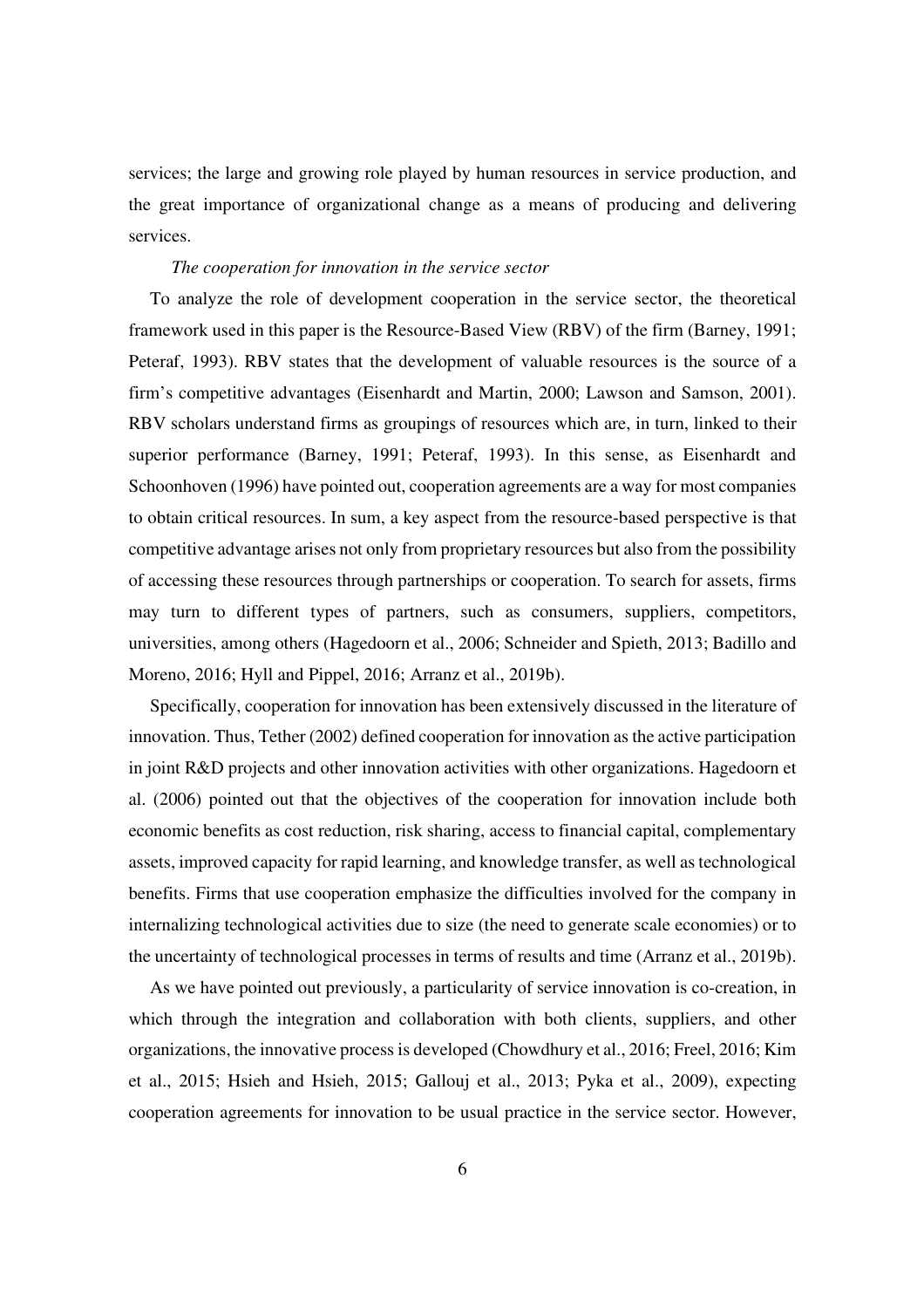Chowdhury et al. (2016) highlight the complexity of co-creation, emphasizing a series of difficulties such as role conflicts and ambiguity, or opportunism behaviour and power plays. Moreover, Arranz et al. (2016) point out that despite the advantages of cooperation for the innovative process, cooperation entails a controversial role, as a consequence of the resource and skills needed to implement a cooperation agreement. Thus, negotiations on the agreement and the subsequent management are activities that require the company's possession of specific resources and skills, intending to develop tasks such as coordination between two or more partners, solve problems arising from conflict, the lack of trust and understanding, and cultural differences. Therefore, we consider that the decision to cooperate in the development of innovation is a balance between the own resources and skills and the requirements of these agreements.

## *The strategic orientation in the service companies*

From RBV, firm resources can be classified as assets and capabilities (Day, 1994; Hunt and Morgan, 1995). Assets are the more tangible resources, while capabilities differ from assets in that they are difficult to quantify monetarily and they encompass skills that are embedded deeply in organizational routines and practices (Barney, 1991; Day, 1994). Following Zhou et al. (2005), an important firm capability is its strategic orientation. Narver and Slater (1990) consider that firm's strategic orientation reflects the strategic directions implemented by a firm to create the proper behaviours for the continuous superior performance of the business. Several types of strategic orientations in the firm are indicated in the literature such for example, market, technological or entrepreneurial orientation, without these being exclusive. Zhou et al. (2005) consider that technological orientation focuses predominantly on new technologies, while market orientation emphasizes the need for the entire organization to acquire, disseminate, and respond to market from the firm's target buyers and current and potential competitors; in the case of entrepreneurial orientation, they assume the firm's propensity to engage in the pursuit of new market opportunities, meaning a highly proactive toward market opportunities and tolerance of risk. From an operational point of view, firm's strategic decisions suppose that companies emphasize developing resources and capabilities in tandem with their orientations (Zhou et al., 2005; Ferrell et al., 2010; Jiménez ‐ Zarco et al., 2011; Camarero and Garrido 2012; Mallin et al., 2013). For example, Camarero and Garrido (2012) point out that many museums are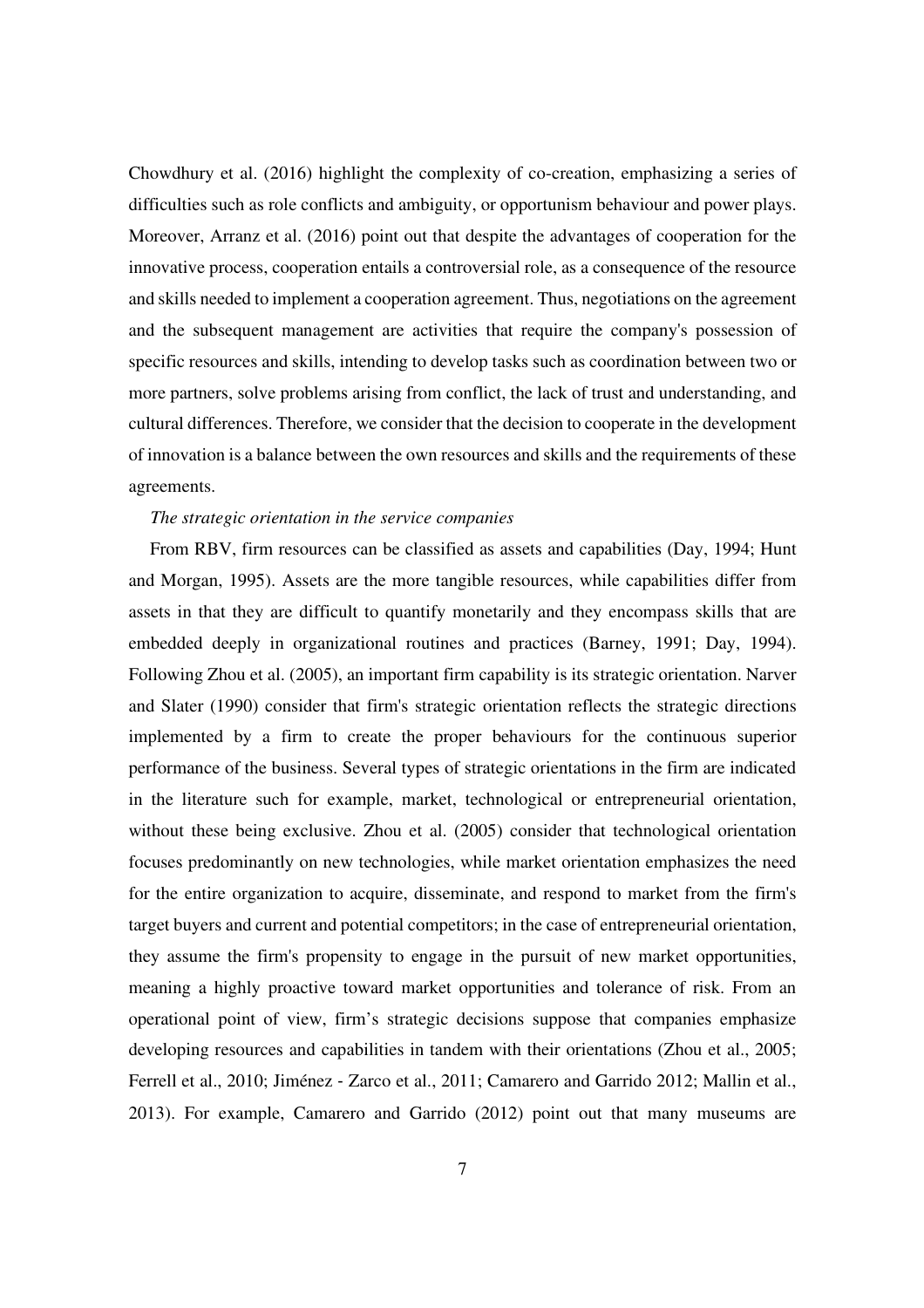developing a market orientation as a strategic philosophy. This orientation involves the development of processes and organizational routines, where a service orientation focused on quality and custody must be coordinated to fulfil the museum's mission.

In line with our research question that focuses on the role of cooperation for innovation in the service sector, we will base on the strategic orientation towards innovation. Thus, a firm with an innovation orientation (*proactive orientation*) will prioritize its strategic decisions to develop innovation capabilities and resources. Hurley and Hult (1998) considered the innovation capability as a result of the innovation process, that is, as the ability of the organization to adopt and implement new ideas, processes, or products successfully. Moreover, it has been emphasized that acquire innovation capabilities, not only derive for possession of competences but also the previous development of innovations (Arranz et al., 2019a; Tether, 2005). We assume that companies with a *reactive orientation* to innovation will focus their efforts on developing resources and capabilities in other strategic orientations, being innovation a means towards reach these strategies.

## **Hypotheses: Cooperation for innovation in the service sector**

Our model considers that companies that have greater resources and innovation skills will be more likely to cooperate. Thus, we assume that companies with a clear or proactive innovation orientation will develop capabilities and organizational routines to develop innovation processes; however, companies with a reactive innovation orientation will be less likely to develop to the same extent these skills and resources.

Regarding cooperation for innovation, the development of the cooperation process involves the negotiation of the agreement, the coordination of two or more partners, and the resolution of conflicts (Arranz et al., 2019b). Poppo and Zenger (2002) and Liu et al. (2009) stand out the capacity for relationships and the creation of an environment of trust between partners as a key element in the management of cooperation agreements. These capabilities aim to promote participatory decision-making and joint problem solving, improving the reciprocal expectations and mutual adaptability, establishing relational norms that facilitate reaching agreements, solving problems, and achieving performance objectives. In this context, as Evangelista and Sirilli (1998) pointed out, a characteristic of innovation in the service sector is the interaction with customers and suppliers. Thus, innovative processes in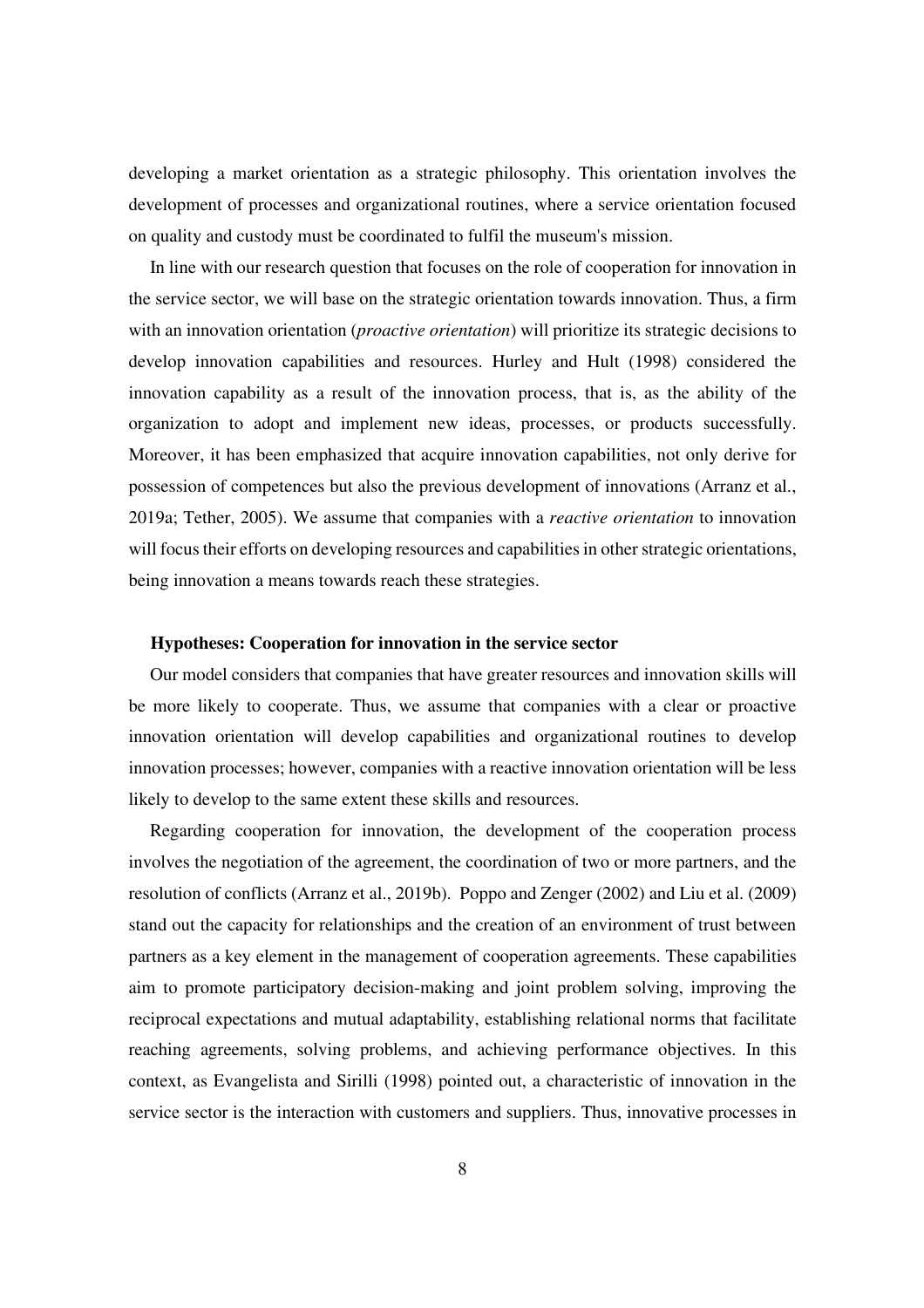the service sector encourage companies to develop capacities for interaction and communication with other organizations. Arranz et al. (2019b) emphasize that in the process of establishing cooperation, it is necessary that firms possess some capacities in the negotiation of the agreement. In this sense, having previous experience in innovation projects in the service sector facilitates the negotiation stage, as well as the preparation, design, and planning of the cooperation contract (Lu and Beamish, 2001; Arranz et al., 2016). Therefore, it is expected that companies that have a proactive orientation towards innovation, have greater capacities for communication, interaction, and negotiation, which will facilitate the establishment of agreements and increase the probability of cooperating. Hence we propose:

*H1a. In the service sector, companies with a proactive orientation to innovation have a high probability to develop their innovation activities based on the establishment of cooperation agreements.* 

However, companies with a reactive orientation to innovation will be less likely to develop cooperative agreements for innovation. Contrary to what we have postulated in the previous hypothesis, companies with a reactive orientation to innovation will not have developed capacities and resources that facilitate establishing cooperation agreements. Furthermore, the difficulties associated with the development of innovation, such as the uncertainty and risk of the project, must be added to the difficulties of developing cooperation agreements (Arranz et al.,2019b; Chowdhury et al., 2016). Hence, we propose:

*H1b. In the service sector, companies that develop their innovation activities according to a reactive orientation to innovation have a low probability of establishing cooperation agreements.* 

A firm in a proactive position in the development of innovation processes will find in the diversification of cooperation agreements a series of advantages. Thus, the consumer's cooperation agreements help define innovations, providing complementary skills or knowledge, and mitigating the risks and the difficulties associated with the development of innovations (Hagedoorn, 2006; Hoyer et al., 2010). Suppliers are also key sources of innovations (von Hippel, 1988), contributing to the definition of service specifications (Nordin and Kowalkowski, 2010; Selviaridis and Spring, 2010) and helping solve potential complications during the service delivery. These agreements increase their significance when the innovation being developed is more novel or complex (Fliess and Becker, 2006).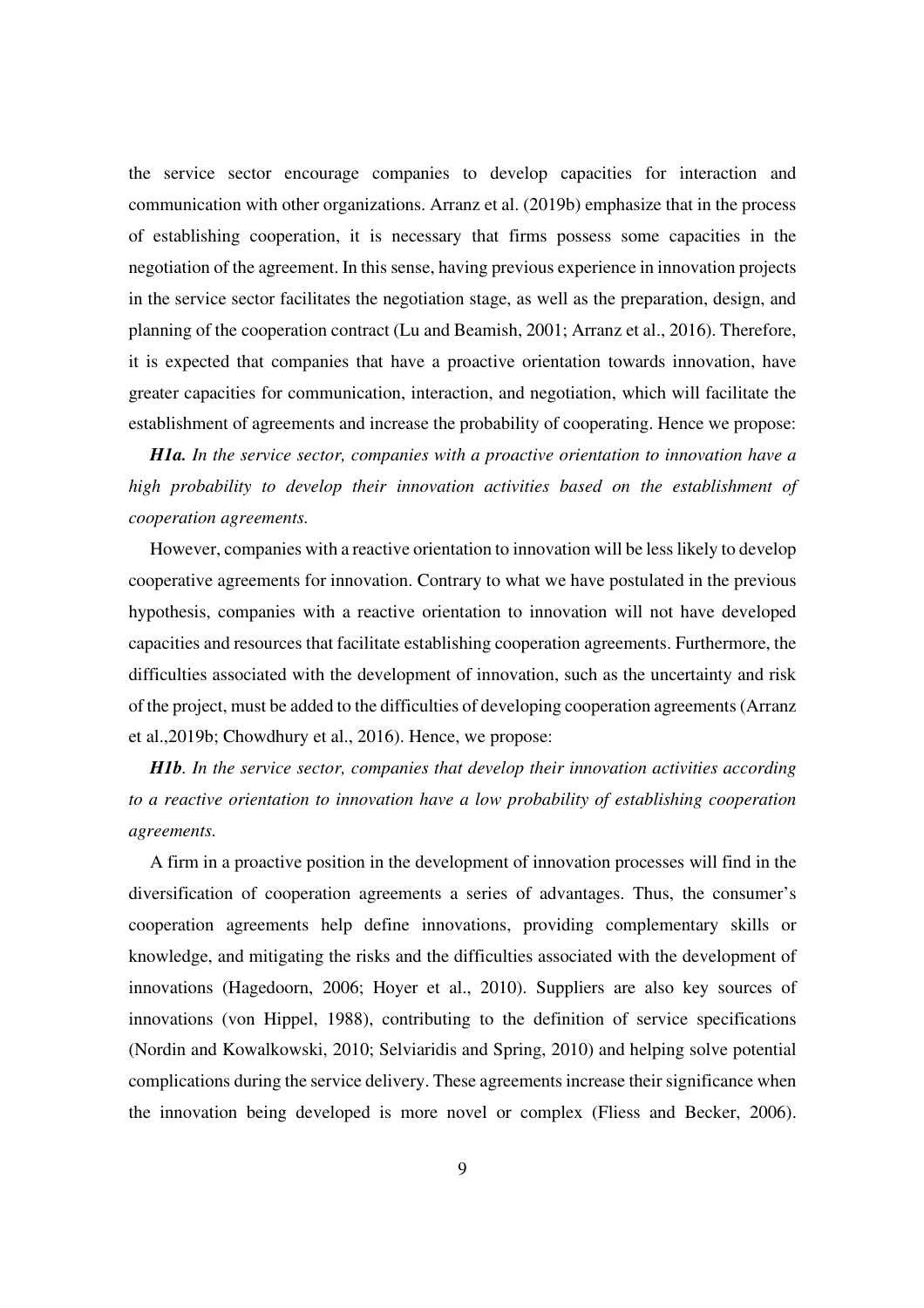According to Tether (2002) and Monjon and Waelbroeck (2003), cooperation with universities and research centres increase the probability of introducing new goods or services to the market. In general, managers perceive universities as a source of low-cost, low-risk, and specialized knowledge focussed on basic or more generic R&D and long-term strategic research (Bayona-Sáez and García-Marco, 2010). In the case of agreements with competitors help, for example, to reduce the costs and risks associated with large projects (Branstetter and Sakakibara, 2002; Peng et al., 2012). Therefore, firms with a proactive orientation towards innovation will look for in each case the most suitable partner to the needs of the innovative development, increasing the probability of diversifying in the cooperation agreements. Moreover, in line with Hypothesis 1a, the resources and capacities generated in the innovation process, such as the ability for interaction, communication, and negotiation, will facilitate the establishment of cooperation agreements. Additionally, the development of innovation processes creates in companies a technological prospective capacity, which will facilitate the searching and finding the most suitable technologies and partners for their cooperation agreements. Hence, we propose:

*H2a. In the service sector, companies that develop their innovation activities based on a proactive orientation to innovation have a high probability of cooperating with a diversity of partners.* 

However, the diverse range of partners entails additional resources and capabilities. Using the same reasoning as in the previous hypotheses, the establishment of cooperation agreements with a diversity of partners requires the possession of resources and capabilities for searching, negotiating and planning of cooperation agreements (Chesbrough, 2010); additionally, the establishment of communication channels with different partners and cultures is a problem to add to the very complexity of cooperation agreements (Hagedoorn et al., 2006). More specifically, cooperation with universities due to the different nature of these institutions traditionally has been a source of obstacles and difficulties; for example when defining objectives, setting goals and execution, or even because of communication problems (Hagedoorn et al., 2006). In this same line, cooperation with competitors is perceived by managers as high-risk cooperation (Arranz et al., 2019b). Additionally, the unbalanced cooperation between partners due for example to the different sizes or the asymmetry of interests has been also a source of difficulties in cooperation agreements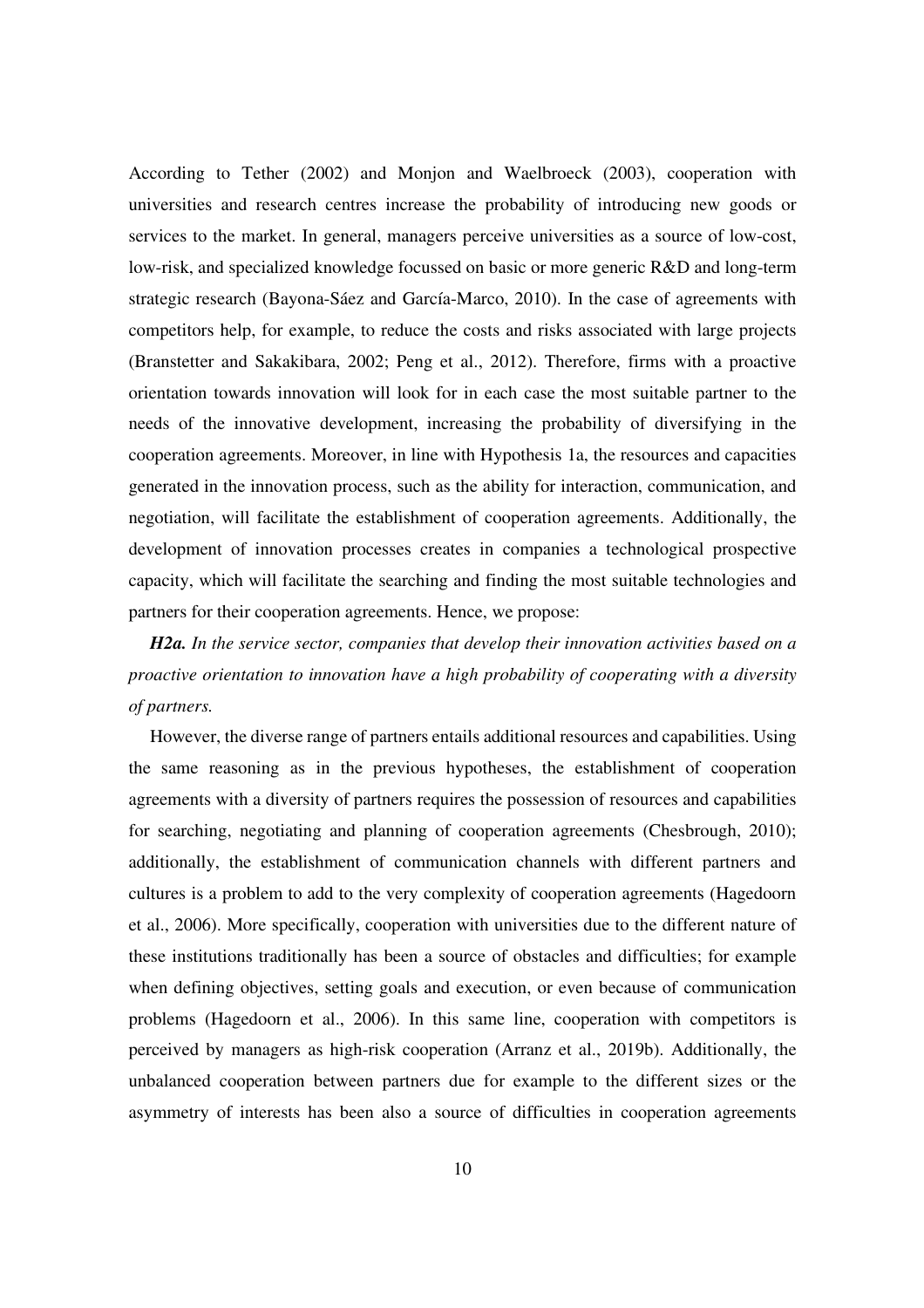(Hagedoorn et al., 2006). Therefore, a firm with a reactive orientation will be less inclined to diversify cooperation agreements, derived from their lack of resources and capacities, and to the difficulties of establishing and managing cooperation agreements with a variety of partners. Hence, we propose:

*H2b. In the service sector, companies that develop their innovation activities according to a reactive orientation to innovation have a low probability of cooperating with a diversity of partners.* 

#### **Research Methodology**

### *Unit of analysis and target study population*

The unit of analysis in this research is the firm, and the data are taken from the Technological Innovation Panel (PITEC). This survey has been conducted bi-annually by National Statistics Institute (INE) since 2001 and replicates for Spain the questionnaire used by The Community Innovation Survey (CIS), following the guidelines of the Oslo Manual and the Frascati Manual (Gault, 2013) using a standardized questionnaire. PITEC contains firm-level data and provides information about the company (employment, sales, geographic market, industry sector, etc.) as well as detailed information regarding its innovation activity (innovation expenditures, different kinds of innovation output, cooperation between firms, public financial support, barriers to innovation, and so on).

PITEC has a panel structure. The reference period for the research is 2011-2013. After a filtering process, our final sample is 2,622 firms of which have conducted some sort of innovation throughout the period studied. Table 1 shows the distribution of the sample according to the sectoral classification (NACE Revision 2). Table 2 shows all the variables used in this study.

#### *Statistical Analysis*

Our study analyses how companies in the services sector cooperate in the development of innovation. For this, we have performed various analyses.

To explore the behaviour of service companies in terms of cooperation and innovation, we proceeded to classify companies. In line with the previous works of Trigo and Vence (2012), Mina et al. (2014), Kim et al. (2015), and Helkkula et al. (2018), who pointed out that the service sector comprises a heterogeneity of innovation modes, and for a proper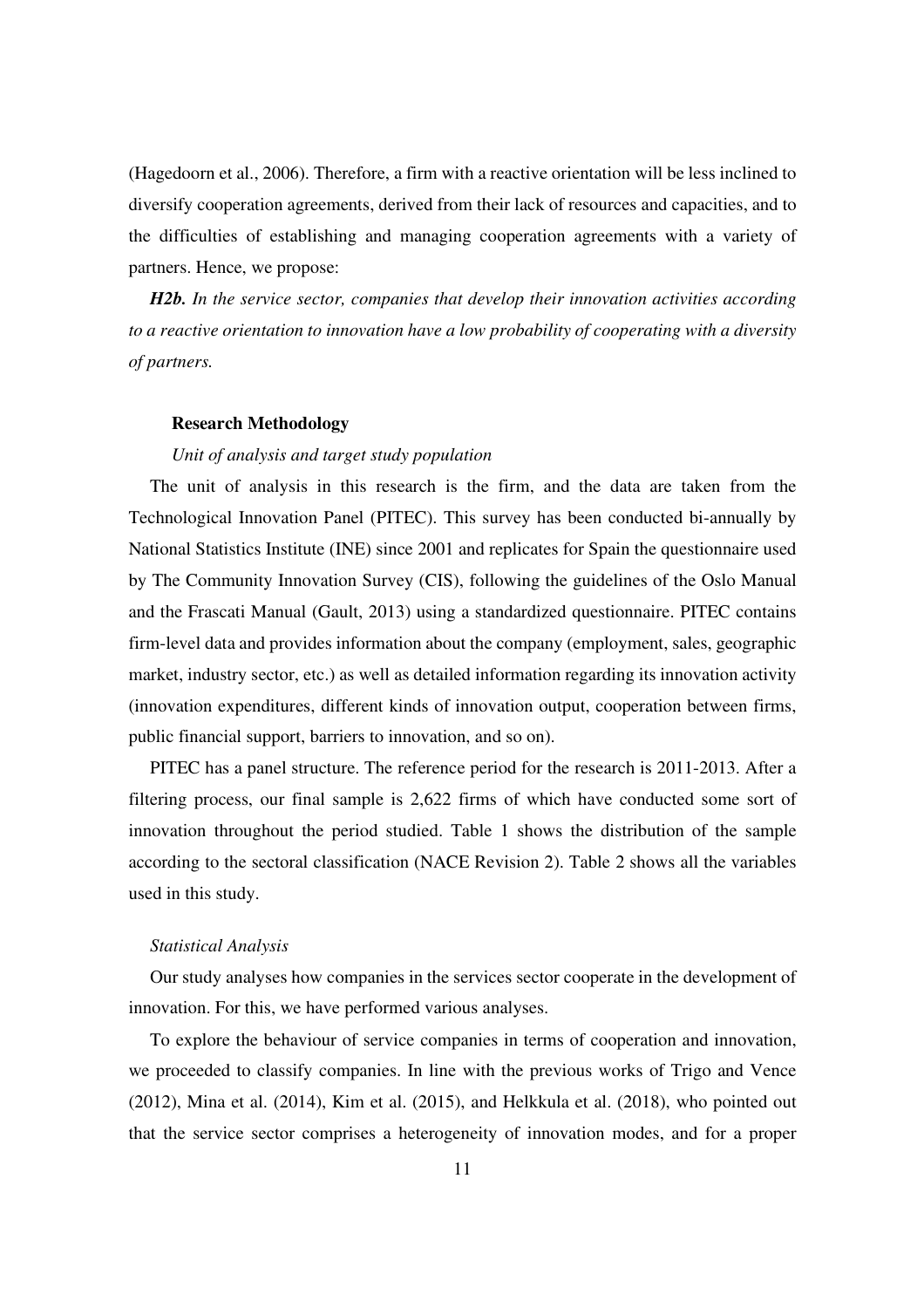understanding of how the service sector innovates, we proceeded to classify the sample using hierarchical cluster statistical methodology, to determine groups of firms according to their strategic orientations to innovation (proactive/reactive). Unlike other cluster methods, the hierarchical cluster allows us to obtain all the possible and significant groupings of companies, which allows us to analyze various solutions and find the most suitable one.

As a classification variable, we use the *strategic orientation* of the firm. While companies with a proactive orientation towards innovation will focus on innovative competences and intensity and diversity of innovation, companies with a reactive orientation will focus on other strategic orientations, with innovation being a means to achieve, for example, strategies for developing new products, strengthening their market position or improving their competitiveness. We also use two classification measures in cluster analysis. A first measure is obtained by a factor analysis of the various types of innovation performed (product, process, organizational, marketing), obtaining a variable that measures the intensity and diversity of the innovations made in the firm (innovation orientation)<sup>2</sup> (Cronbach Alpha, 0.792). Thus, the greater the diversity and intensity of innovations performed, the greater will be the resources and capabilities developed by the company, which corresponds with a proactive orientation to innovation. The second classification measure is obtained by a factor analysis of the other innovation objectives (product-oriented objectives; process-oriented objectives; environmental-oriented objectives; employee-oriented objectives), that measures the intensity and diversity of *other strategic orientations* that companies can achieve <sup>3</sup> (Cronbach Alpha 0.835). These companies carry out innovations but as a means to reach other strategies (reactive orientation to innovation). With these two factors as classification variables, we performed a hierarchical cluster analysis. A hierarchical cluster allows flexibility in the construction of groups of companies, analyzing various solutions based on the distribution of companies in each cluster. Initially, we carried out a prior check of all possible combinations of companies based on these two measures. Thus, we initially discarded a number greater than five clusters, since the impact of the classification measures

<sup>&</sup>lt;sup>2</sup> To check whether the innovation orientation measures diversity in addition to intensity, we have obtained a new variable as a sum of the various types of innovation carried out. With this new variable that measures the diversity of innovation, we check the correlation with the variable intensity of the innovation made, obtaining a value of 0.911, being able to accept, therefore, the measure of diversity.

<sup>&</sup>lt;sup>3</sup> In line with previous analysis, we have verified that the variable admits diversity in addition to intensity. The correlation coefficient obtained is 0.950, allows us to affirm it.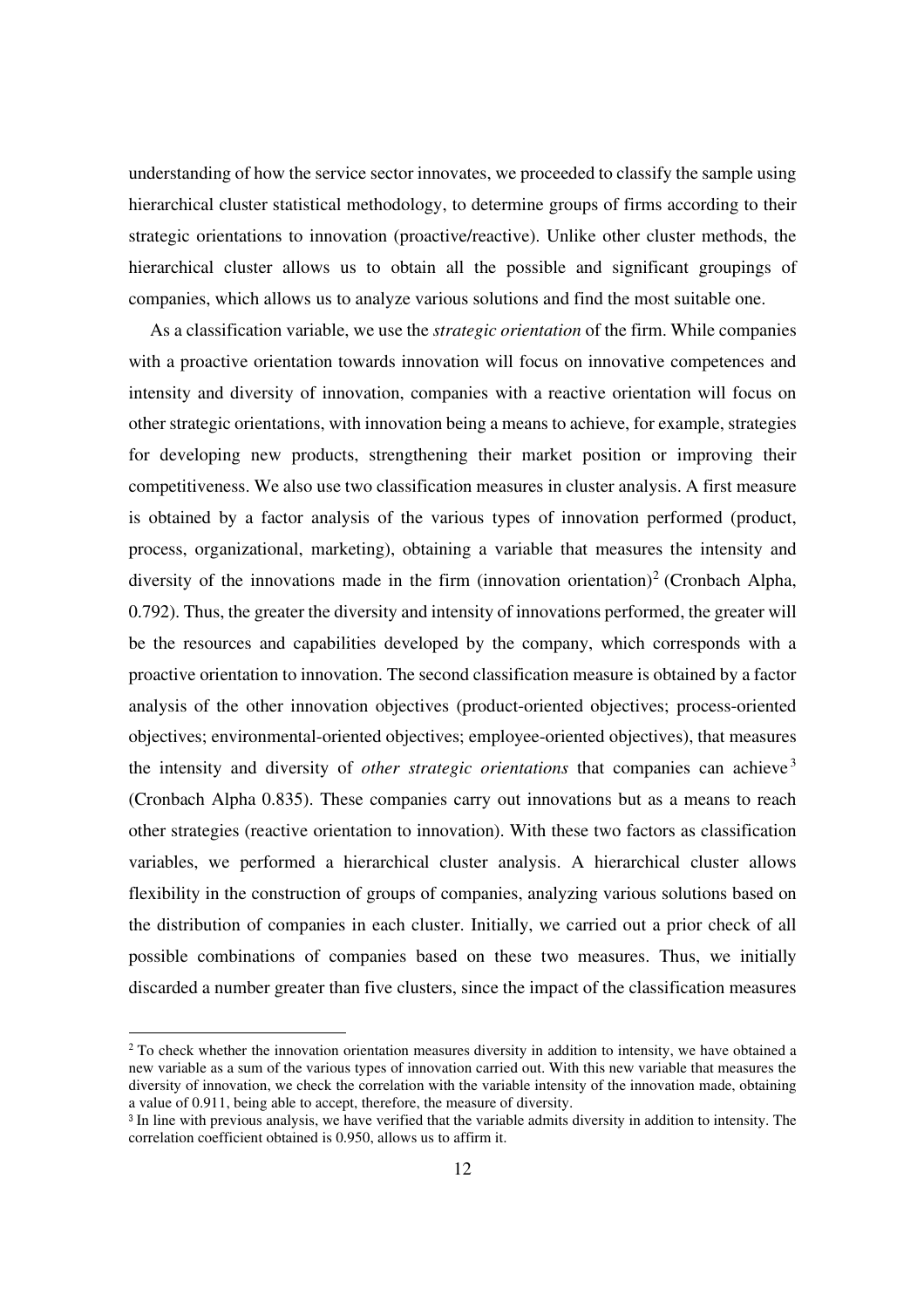was not very significant. With this previous check, we considered four possible solutions: the first solution based on two clusters up to the fourth solution based on five clusters. Figure 1 and Table 2 show both the distribution of the number of companies in each cluster, as well as the behaviour of each cluster according to the classification variables.

To interpret the various solutions obtained, Figure 1 presents in the vertical axis the average value of the classification variables (innovation orientation; other strategic orientations), and in the horizontal axis, the clusters obtained in each solution. For example, if we analyse the solution of *two clusters*, the Cluster 1 is formed by 1,853 companies (see Table 3), and it is observed in Figure 1d that does not show a clear orientation, as reflected in that the average values of the classification variables are close to zero. However, Cluster 2, consisting of 407 companies (see Table 3), has a clear orientation towards innovation, as shown by the average values close to 2 (see Figure 1d).

If we analyse the solution of *five clusters*, Cluster 1 (formed by 800 companies) and Cluster 3 (579 companies) do not display a clear strategic orientation, as shows the value of the scale near to zero (Figure 1a). A second group is formed by 474 companies (Cluster 4) in which prevails other strategic orientation to innovation. Third and fourth groups are formed by 346 (Cluster 2) and 61 companies (Cluster 5) respectively, in which prevail the orientation to innovation, especially in Cluster 2.

In the case of the solution of *four clusters*, it is observed in Table 3 and Figure 1b very similar results. Two clusters show an innovation orientation (Cluster 2 and 4) with 346 and 61 companies respectively; Cluster 3 (474 companies) shows other strategic orientation of innovation, and 1379 companies (Cluster 1) have not any orientation. We could repeat these explanations for the various solutions, but we can conclude that there is a group of companies that do not have a clear orientation to innovation, as shown in the average values of the classification variables close to zero. Another group formed by companies oriented towards innovation (*proactive orientation*), and the last group formed by companies with other strategic orientation to innovation (*reactive orientation*).

Once the clustering of the set of firms was carried out it was clear that the solution of three clusters was the most suitable for the analysis as a balance between the large concentrations offered by only two clusters and the excessive division in the case of five clusters that provided very little additional information. Therefore, we employ the solution of *three*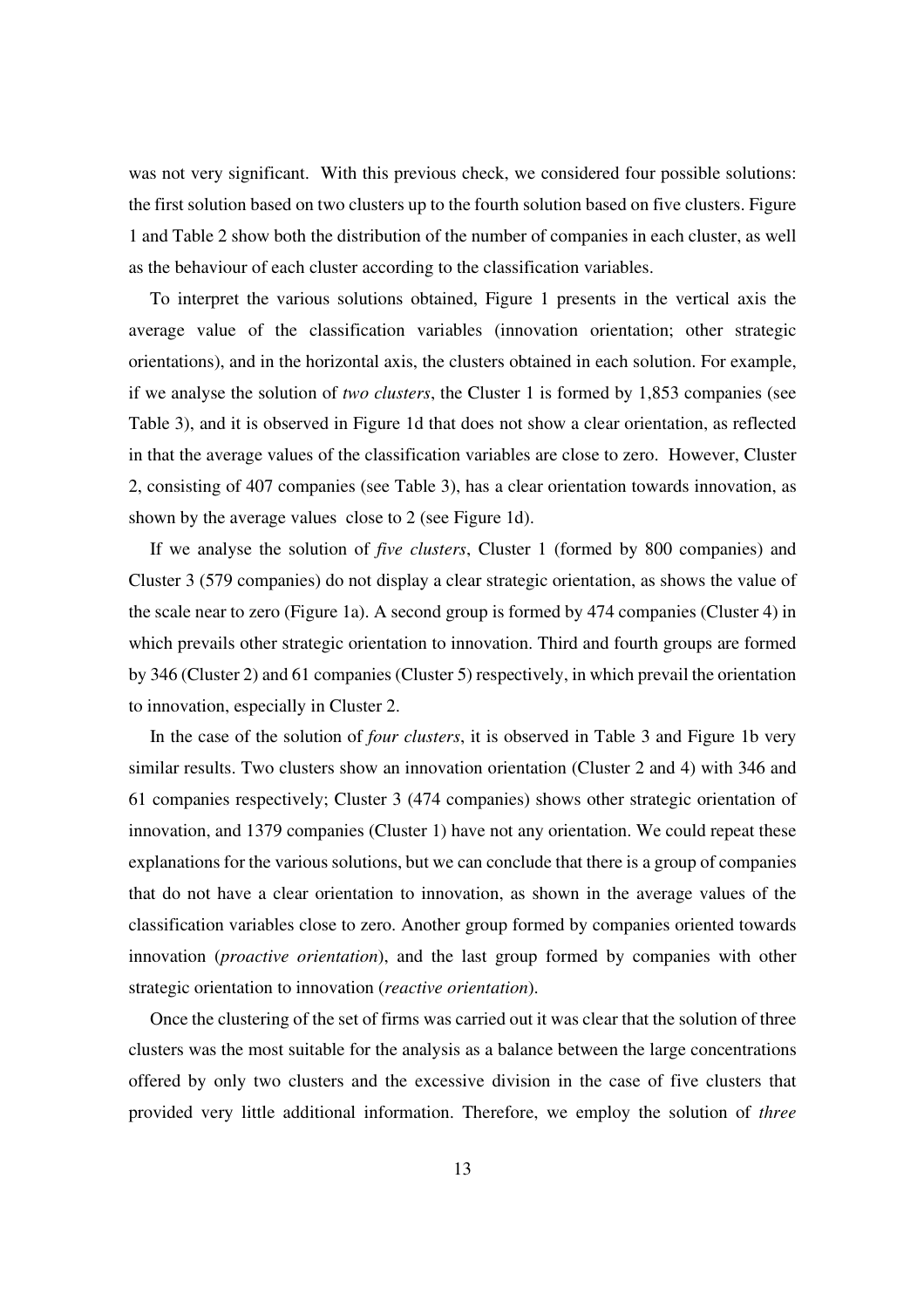*clusters*, containing 1379 (Cluster 1), 407 (Cluster 2), and 474 (Cluster 3) firms respectively. In this solution, it can be observed both tendencies: the firms that prioritize the innovation in their actions (Cluster 2) and the firms that are oriented to other innovation objectives (Cluster 3).

To analyse our research question (*how companies cooperate in innovation in the services sector*) we used the Ordinal Logit Regression Model as the econometric model. We included as dependent variables the types of innovation (product innovation, process innovation, organizational innovation, and marketing innovation). As independent variables, we used cooperation agreements based on partner typology (other firms in the group, suppliers, private customers, public customers, competitors, consultants, universities, and research centres), and a set of control variables.

#### *Robustness analysis*

We have tested the robustness of all models through the Variance Inflation Factor (VIF) and Durbin-Watson, obtaining in all models acceptable values. Also, we have tested the common method variance (CMV) and common method bias (CMB), following Podsakoff et al's (2003) method. This analysis reveals five distinct latent constructs that account for 57.28 percent of the variance. The first factor accounts for 20.02 percent of the variance, which is below the recommended limit of 50 percent. This result suggests CMV and CMB are not a concern in the results of our regressions.

### **Results and Discussion**

Table 4 shows the modes of innovation performed by each group of firms. Cluster 1 contains firms that concentrate on developing organizational and marketing innovations (non-technological innovations). Clusters 2 and 3 both carry out technological as well as nontechnological innovations, having Cluster 2 the highest percentages of innovation in all areas.

Table 5 reports the percentage of firms by sub-sectors included within each cluster. It is observed that there is no correspondence between classification by sector and the firm orientation to innovation, as shows the existence in each cluster of several firms from each sub-sector. This result corroborates the literature reflecting the inadequacy of using sectorial classification to determine the innovation patterns in the service sector (Gallouj and Svona,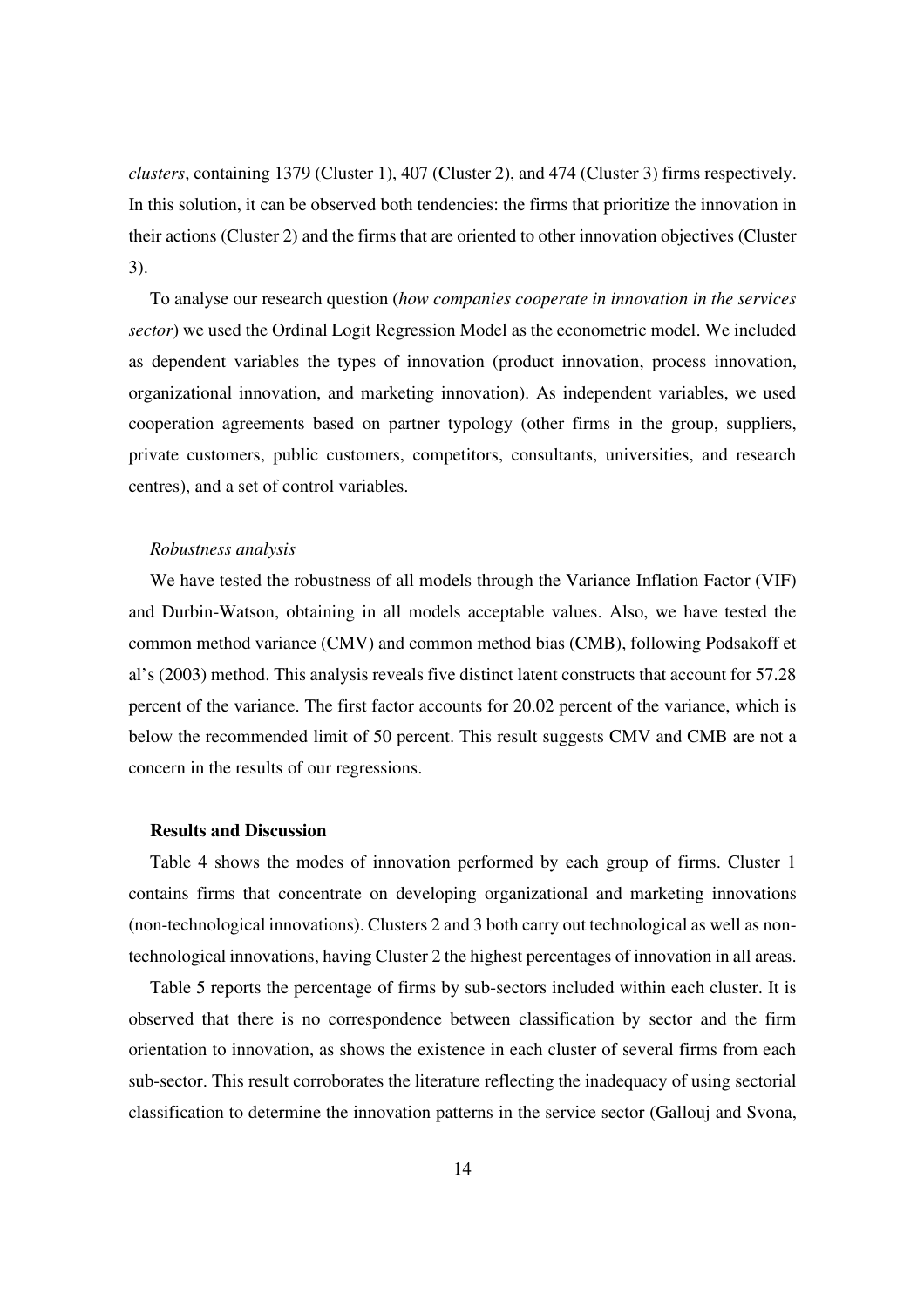2009; Chang *et al.*, 2012; Trigo and Vence, 2012). Regarding Hypotheses 1a and 1b, which raise whether the strategic orientation to innovation affects the probability of innovating by developing cooperation agreements, we have carried out a cross-table analysis, using as variables, the cooperation agreements (more specifically, if companies make any type of cooperation agreement) and the cluster they belonging. Our results show that while firms in Cluster 1 do not carry out cooperation agreements to develop innovations, the opposite is true for the other two. The greatest concentration of this can be seen in Cluster 2 (proactive orientation to innovation), where 62.2 percent of firms have cooperation agreements, as opposed to Cluster 3 (reactive orientation to innovation) with only 36.3 percent. Therefore, the hypotheses are corroborated and show that companies with a proactive orientation towards innovation use cooperation agreements more frequently in this process (Authors). As we have argued, in the service sector interaction and communication in innovative development create capabilities that facilitate the use of cooperation agreements.

Regarding Hypotheses 2a and 2b, which raise whether the strategic orientation to innovation affects the probability of cooperating with a diversity of partners, we have proceeded to analyze each cluster separately. In the case of Cluster 1, we do not proceed to analyze it, since it does not show any strategic orientation. Table 6 shows the result for Cluster 2 (proactive orientation to innovation). It is observed that in the development of *product innovation* the cooperation between suppliers ( $\beta$ = 0.490,  $p$  < 0.001) and customers  $(6=0.329, p \le 0.005)$  is significant, as well as the collaboration with firms within the group. (ß= 0.392, p < 0.010). In addition, cooperation in *process innovation* is carried out mainly with suppliers ( $\beta$ = 0.381, p < 0.001) and firms within the group ( $\beta$ = 0.395, p < 0.005). In the case of *non-technological innovation*, collaboration with suppliers is significant ( $\beta$ = 0.446, p < 0.001; ß= 0.197, p < 0.010), as is the case of *organisational and marketing innovation*. Moreover, our results also show that cooperation with universities for product innovation  $(\beta = \alpha)$ 0.273,  $p \le 0.010$ ) and for process innovation ( $\beta$ = 0.244,  $p \le 0.010$ ); and research centres in the case of product innovation ( $\beta$ = 0.231, p < 0.010) and in the case of process innovation  $(6= 0.239, p \le 0.010)$ , is significant. It is also observed that companies with a proactive orientation to innovation cooperate with competitors ( $\beta$ = 0.343, p < 0.005) in the case of organizational innovation. Similarly, our results show a positive impact of consultants in the development of marketing innovations ( $\beta$ = 0.274, p < 0.010). In the analysis of cooperation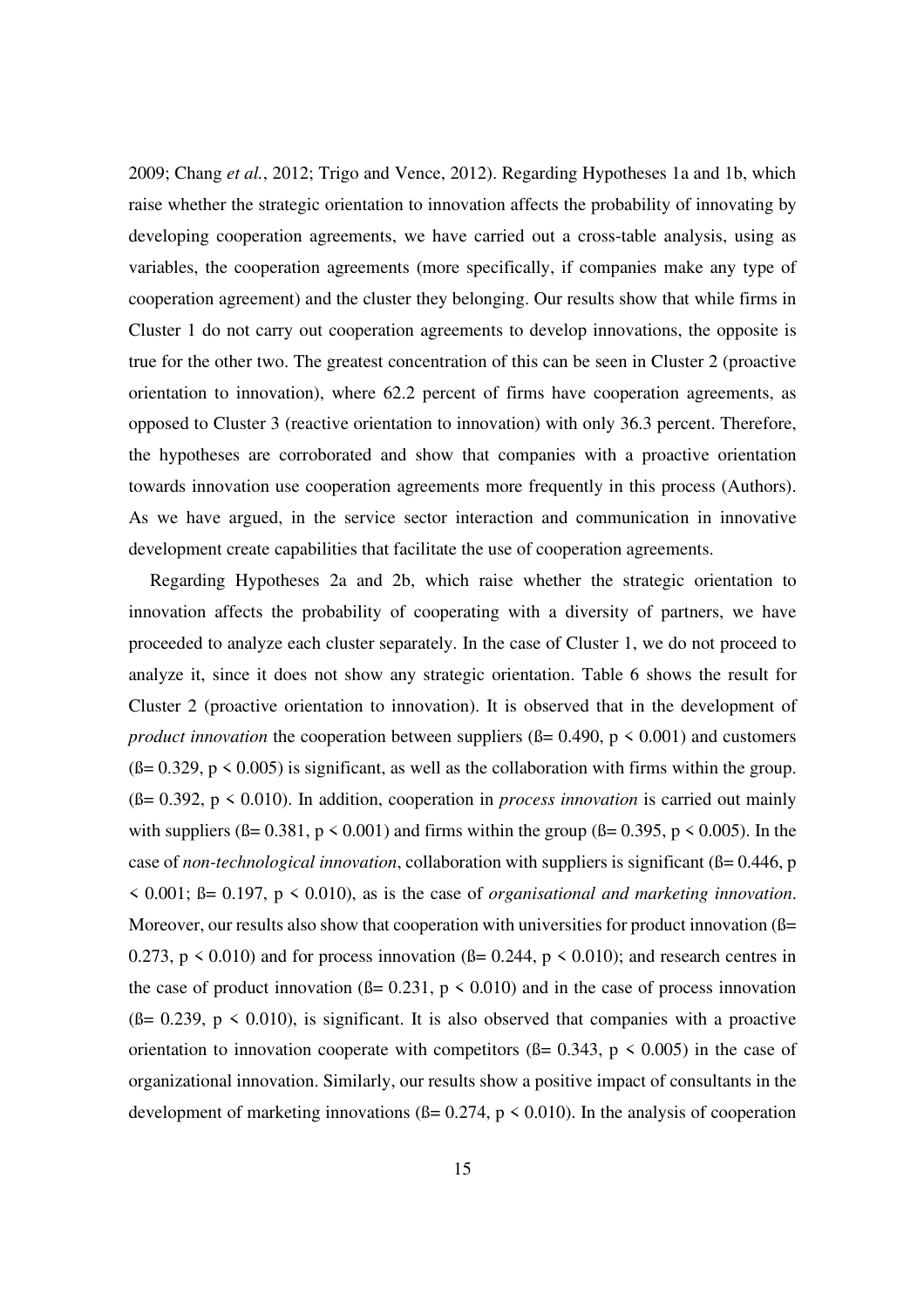agreements in Cluster 3, that groups firms with a reactive orientation to innovation (Table 7), it is observed a minor scope in the partner typology, which is centred exclusively in the cooperation with suppliers, for product innovation ( $\beta$ = 0.453, p < 0.010) and process innovation ( $\beta$ = 0.234,  $\beta$  < 0.010). In the case of non-technological innovations (organizational and marketing innovations), no cooperation agreements are established. Hence, we can conclude that Hypotheses 2a and 2b are corroborated.

As a final remark, it can be summarized the different characteristics exhibit by clusters. Cluster 1 does not show a strategic orientation to innovation. This group of firms is centred exclusively on intangible innovations, without establishing cooperation agreements with other partners. The companies could be classified in the typology defined as supplierdominated firms (Tether and Tajar, 2008), lonely innovators (Trigo and Vence, 2012), or market-oriented (Hollestein, 2003). The group comprises companies offering *personal services* (e,g, restaurants and hotels, laundry, repair services, barber, and beauty services), *public and social services* (e.g., education, healthcare, and public administration), *post and courier services*. Trigo and Vence (2012) and Hollestein (2003) point out that they are firms characterized by weak expertise in R&D, engineering capability, and in-house software, with little or no possibility of cooperation derived from minor involvement with other economics actors.

Cluster 2 shows a proactive orientation, where the behavioural decision that drives innovation development is the skill acquired as a result of the degree of strategic orientation of the innovation activities. It is noteworthy that here there is a high percentage of use of cooperation agreements. In these agreements vertical and supply chain cooperation have a significant impact on innovation results, showing similar behaviour to that of firms with high technological intensity in the manufacturing sector (den Hertog, 2000; Tether and Tajar, 2008;). This group of service firms could have parallels with Pina and Tether (2016) classification of knowledge-intensive business services (KIBS). Following these authors, KIBS firms are recognized as being among the most dynamic sectors of advanced economies, not only achieving high rates of innovation but also cooperating with their clients in the general innovation process (Leiponen, 2005; Freel, 2006).

Cluster 3 shows other strategic orientation in terms of innovative development. It reveals a low level of use of cooperation agreements, collaborating almost exclusively with suppliers,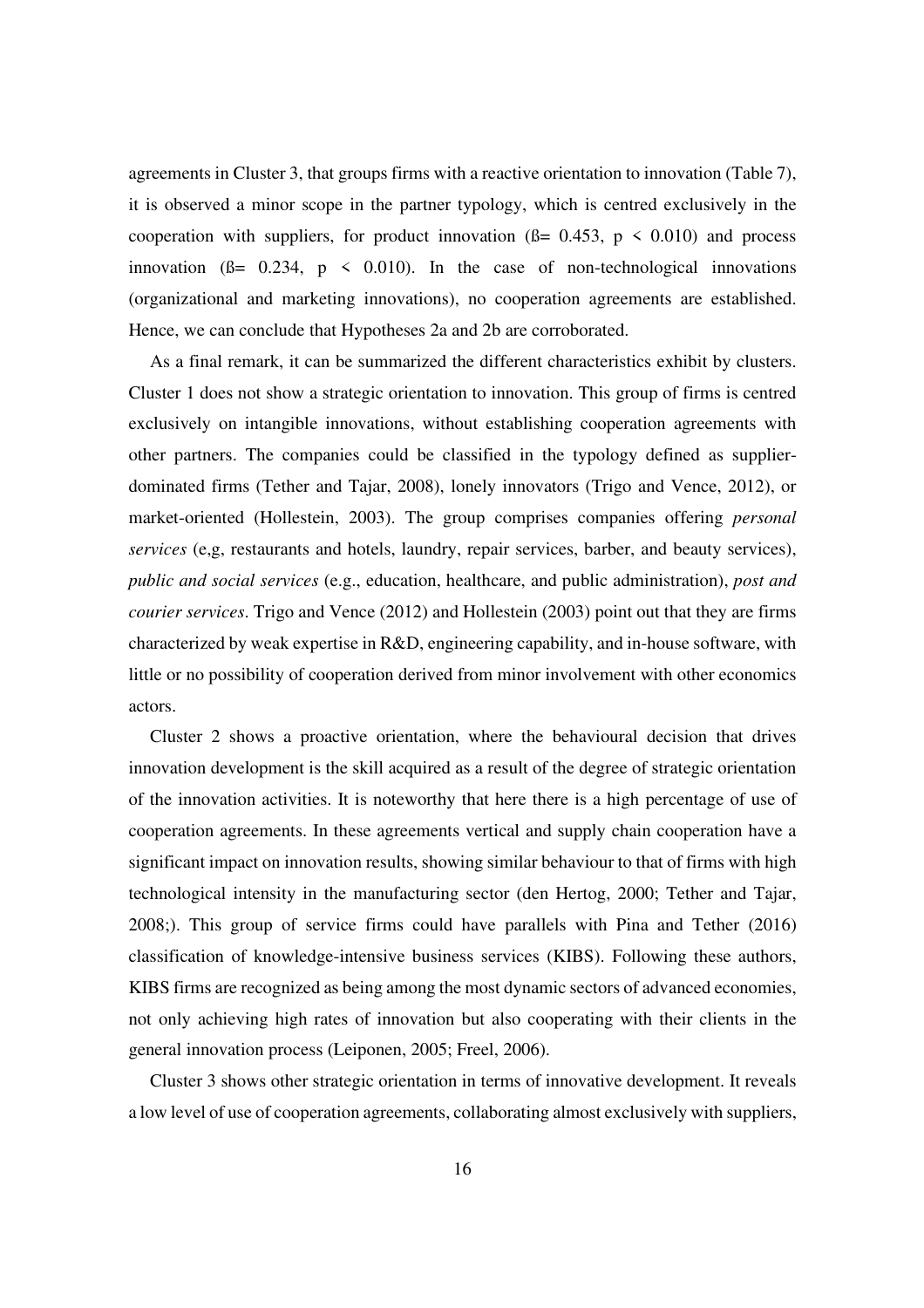which leads us to conclude that these could be firms with little resources for cooperation and innovation. In general, we observe no coincidence with previous taxonomies in this group, since they comprise a wide spectrum of companies from all sectors.

# **Conclusion**

This paper aimed to explore cooperation for innovation development in the service sector. Our study extends the current literature on the relationship between cooperation and innovation in the service sector (Tether and Tajar, 2008; Trigo and Vence, 2012; Evangelista, 2000; Chang et al., 2012).

Firstly, from Resources-Based View (RBV), Eisenhardt and Schoonhoven (1996) already pointed out that cooperation agreements were a way of obtaining for most companies critical resources, considering the possibility of accessing these resources through partnerships or cooperation. Moreover, it has been established that cooperation is a driver of innovation, providing resources for innovative development in the service sector (Chang et al., 2012; Trigo and Vence, 2012). Hagedoorn et al. (2006) indicated that the objectives of the cooperation for innovation include cost reduction, risk sharing, access to financial capital, complementary assets, improved capacity for rapid learning and knowledge transfer. In this sense, as to search for assets, firms may turn to different types of partners, such as consumers, suppliers, competitors, universities, among others (Hagedoorn et al., 2006; Schneider and Spieth, 2013; Badillo and Moreno, 2016; Hyll and Pippel, 2016; Arranz et al., 2019b). Thus, our findings suggest that cooperation and innovation in the services sector are influenced by the strategic orientation of the firm. Companies with a greater orientation towards innovation will further develop innovation resources, which will facilitate the establishment of cooperation agreements. This will mean an increase both in the frequency of use of cooperation agreements as well as in the diversity of partners. However, companies in the service sector with other strategic orientations of innovation and therefore without an emphasis on the development of these resources will be less inclined to building partnerships for innovation.

Secondly, we provide empirical evidence on the innovation modes in the service sector. As we have pointed out, the classification of the service sector starts from the assumption that firms have a certain amount of freedom to develop their innovation strategy. The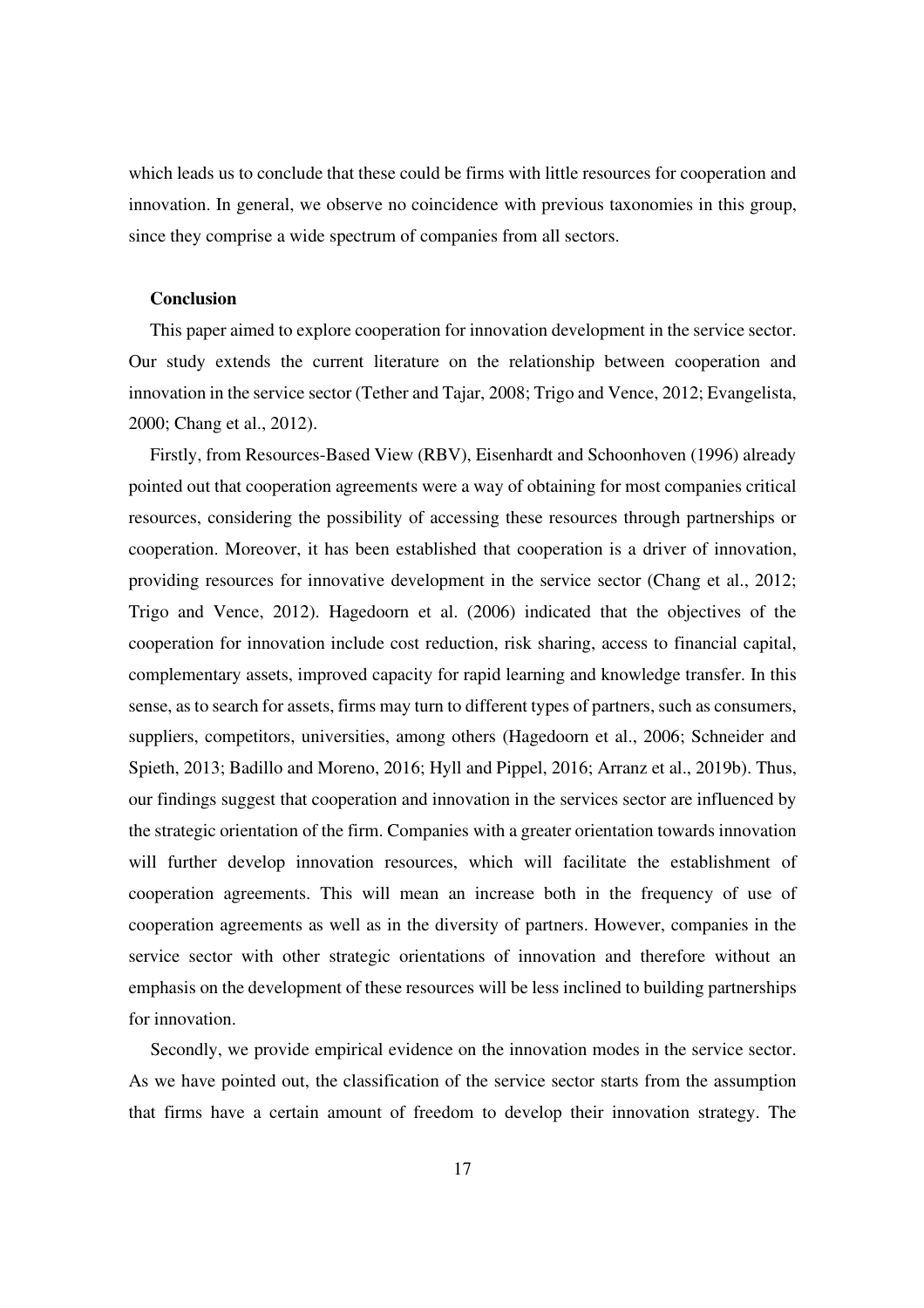literature on innovation in the service sector has recognized the existence of a plurality of innovation patterns, which has generated a wealth of studies that try to classify the sector to improve the understanding of the diversity of such innovation patterns. However, the previous works that have attempted to offer taxonomy in the service sector from different lines of research have been profuse but inconclusive. Thus, in line with the pioneering work of Soete and Miozzo (1989), which proposed creating a typology that has inspired many other studies in this field (for example, Gallouj and Weinstein, 1997; Evangelista, 2000; Miozzo and Soete, 2001; Sundbo and Gallouj, 2000; Hollenstein, 2003; Hipp and Grupp, 2005; De Jong and Marsili, 2006; Tether and Tajar, 2008; Vargo and Lusch, 2008; Trigo and Vence, 2012), our work extends previous literature, considering that innovation in the service sector is based on the strategic orientation of firms. Thus, we have proved that co-exist firms with a reactive orientation to innovation, with other firms that have a proactive positioning in innovative development. Moreover, derived from the greater strategic orientation to innovation and penetration of innovation modes, proactive firms of the service sector have greater intensity and diversity in the development of cooperation agreements.

Finally, the study has explored the cooperation for innovation in Spain. Because it is acknowledged that this reduces the generalizability of its results, future studies must address the specificities of other countries by widening the geographical scope of the analysis.

### **References**

- Aas, T. H., & P. E. Pedersen (2010). The firm-level effects of service innovation: a literature review. *International Journal of Innovation Management*, 14(05), 759-794.
- Arranz, N., M. F. Arroyabe, J. Li, & J.C. Fernandez de Arroyabe (2019a). An integrated model of organisational innovation and firm performance: Generation, persistence and complementarity. *Journal of Business Research*, 105, 270-282.
- Arranz, N., F. Arroyabe, M. and Fernandez de Arroyabe, J.C. (2019b). Obstacles of innovation and institutional support in the cooperation agreements: The Spanish case. *European Journal of Innovation Management*, 23(4), 696-712.
- Arranz, N., MF. Arroyabe And JC. Fernandez De Arroyabe (2016). Alliance-building Process as Inhibiting Factor for SME International Alliances. *British Journal of Management*. 27 (3), 497-515.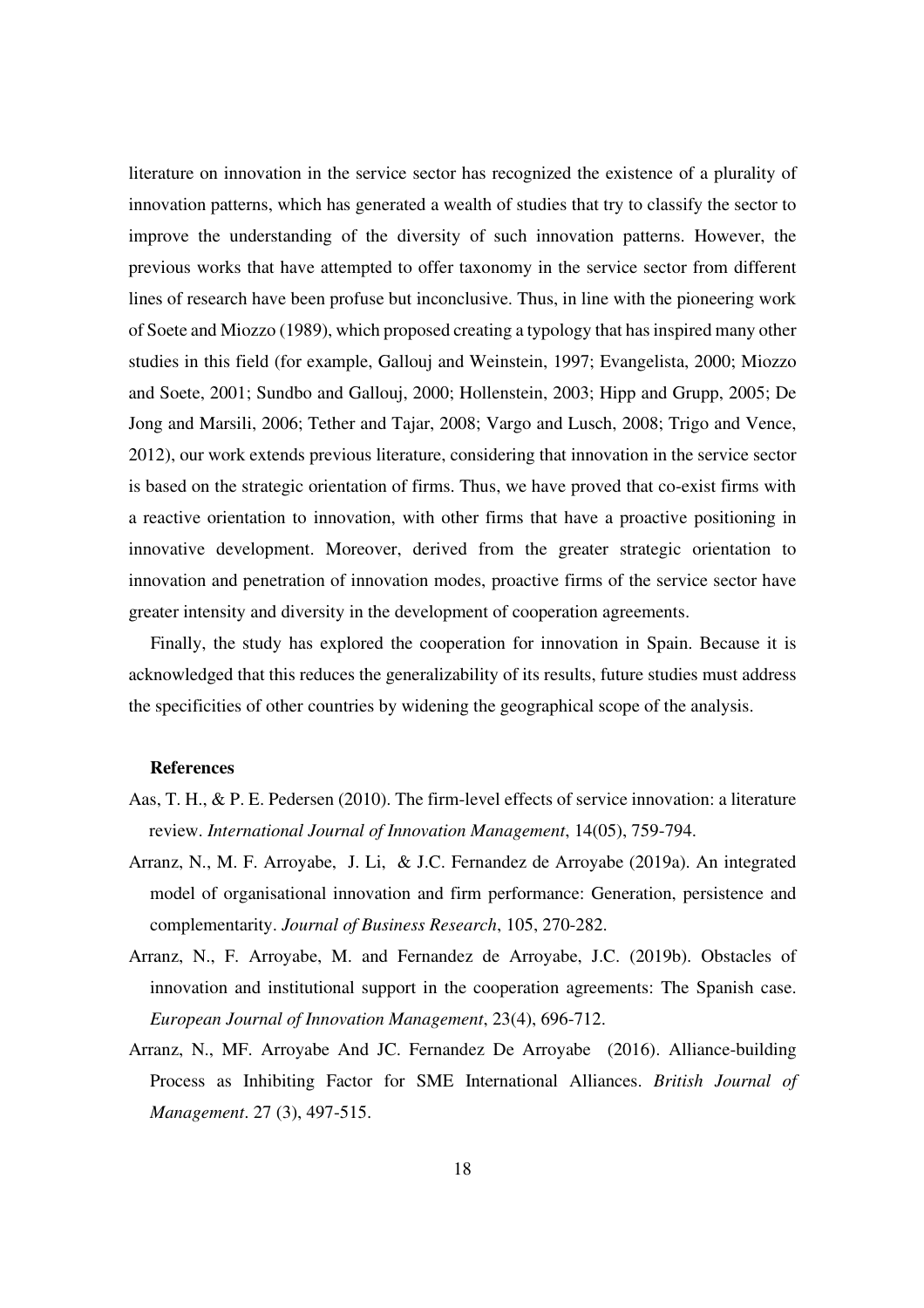- Badillo, E.R. and R. Moreno (2016). What drives the choice of the type of partner in R&D cooperation? Evidence for Spanish manufactures and services. *Applied Economics*, 48(52), 5023-5044.
- Ballantyne, D., & R. J. Varey (2006). Creating value-in-use through marketing interaction: the exchange logic of relating, communicating and knowing. *Marketing Theory*, 6(3), 335- 348.
- Ballot, G., F. Fakhfakh, F. Galia and A. Salter (2015). The fateful triangle: Complementarities in performance between product, process and organizational innovation in France and the UK. *Research Policy*, 44(1), pp.217-232.
- Barney, J. (1991). Firm resources and sustained competitive advantage, *Journal of Management*, 17, 99–120.
- Baruch, G. K., L. Biener and R. Barnett (1987). Women and gender in research on work and family stress. *American Psychologist*, 42(2), 130.
- Bayona-Sáez, C. and T. García-Marco (2010). Assessing the effectiveness of the Eureka Program. *Research Policy*, 39(10), 1375-1386.
- Branstetter, L. G. and M. Sakakibara (2002). When do research consortia work well and why? Evidence from Japanese panel data. *American Economic Review*, 92(1), 143-159.
- Brickson, S. L. (2005). Organizational identity orientation: Forging a link between organizational identity and organizations' relations with stakeholders. *Administrative science quarterly,* 50(4), 576-609.
- Camarero, C., and M. J. Garrido (2012). Fostering innovation in cultural contexts: Market orientation, service orientation, and innovations in museums. *Journal of Service Research*, 15(1), 39-58.
- Castellacci, F. (2010). The internationalization of firms in the service industries: Channels, determinants and sectoral patterns, *Technological Forecasting and Social Change*, 77, 500–513.
- Chang, Y. C., J. D. Linton and M.N. Chen (2012). Service regime: An empirical analysis of innovation patterns in service firms, *Technological Forecasting and Social Change*, 79, 1569-1582.
- Chesbrough, H.W. (2011). Bringing open innovation to services. *MIT Sloan Management Review,* 52(2), 84-91.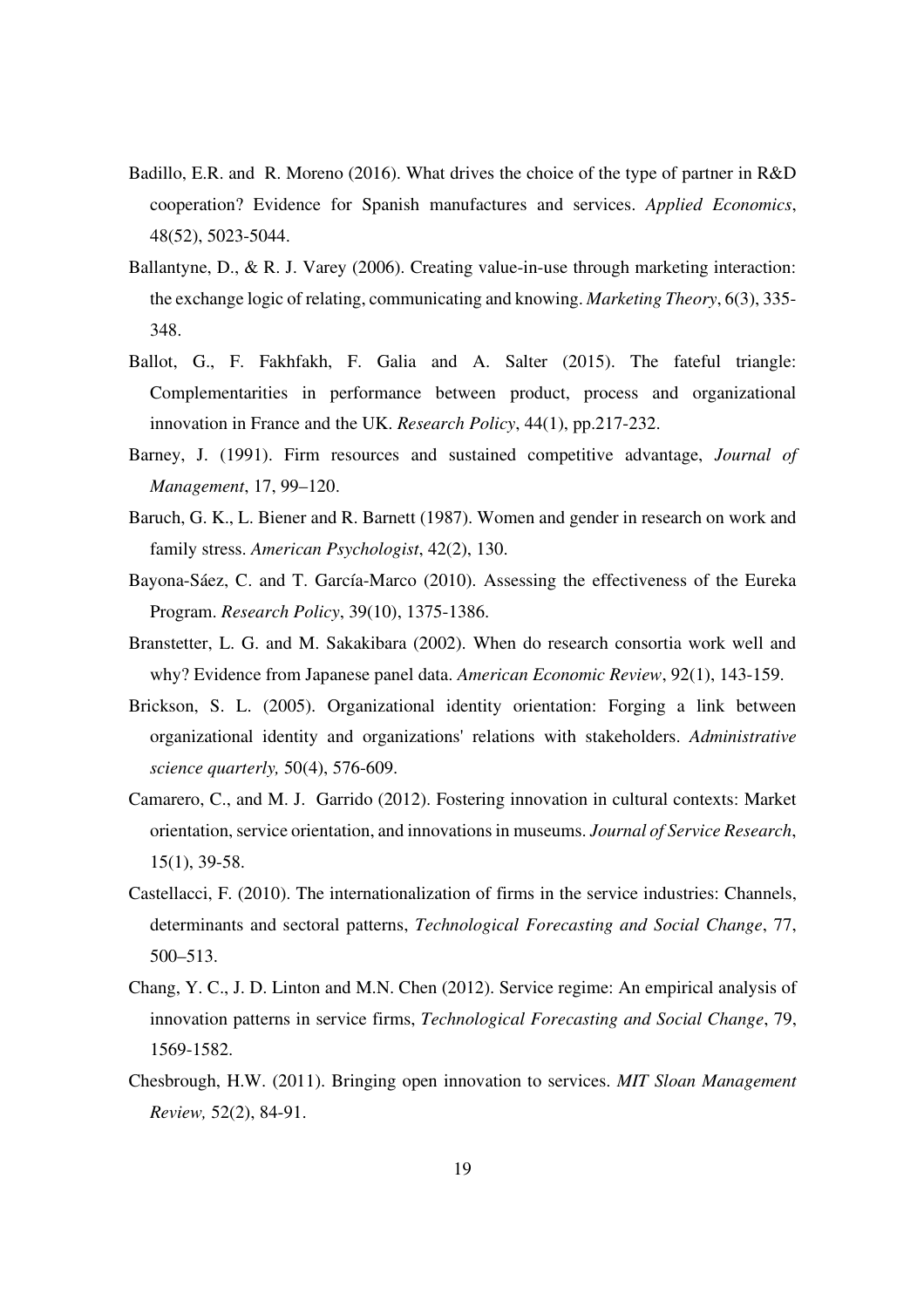- Chowdhury, I.N., T. Gruber, and J. Zolkiewski (2016). Every cloud has a silver lining: Exploring the dark side of value co-creation in B2B service networks. *Industrial Marketing Management,* 55, 97-109.
- Day, G. S. (1994). The capabilities of market-driven organizations. *Journal of marketing*, *58*(4), 37-52.
- De Jong, J.P. and O. Marsili (2006). The fruit flies of innovations: A taxonomy of innovative small firms. *Research policy*, 35(2), pp.213-229.
- Den Hertog, P. (2010). *Managing Service Innovation: Firm-level Dynamic Capabilities and Policy Options*. Dialogic Innovatie and Interactie, Utrecht.
- Eisenhardt, K. M. and J.A. Martin (2000). Dynamic capabilities: What are they?, *Strategic Management Journal*, 21, 1105–1121.
- Eisenhardt, K. M. and C. Schoonhoven (1996). Resource-based view of strategic alliance formation: Strategic and social effects in entrepreneurial firms. *Organization Science*, 7(2), 136-150.
- Evangelista, R. (2000). Sectoral patterns of technological change in services, *Economics of Innovation and New Technology,* 9, 183–221.
- Evangelista, R. and M. Savona (2003). Innovation, employment and skills in services: Firm and sectoral evidence, *Structural Change and Economic Dynamics*, 14, 449-474.
- Evangelista, R. and G. Sirilli (1998). Innovation in the service sector results from the Italian statistical survey. *Technological Forecasting and social change*, 58(3), 251-269.
- Evangelista, R. and A. Vezzani (2010). The economic impact of technological and organizational innovations. A firm-level analysis. *Research Policy*, 39(10), pp.1253-1263.
- Ferrell, O. C., T. Gonzalez-Padron, G. Hult and I. Maignan (2010). From market orientation to stakeholder orientation. *Journal of Public Policy & Marketing*, 29(1), 93-96.
- Fitzsimmons, J.A., M.J. Fitzsimmons and S. Bordoloi (2008). *Service management: operations, strategy, information technology.* New York, McGraw-Hill.
- Fliess, S. and U. Becker (2006). Supplier integration: controlling of co-development processes, *Industrial Marketing Management*, 35, 28–44.
- Freel, M. (2006). Patterns of technological innovation in knowledge-intensive business services. *Industry and Innovation*, 13(3), 335-358.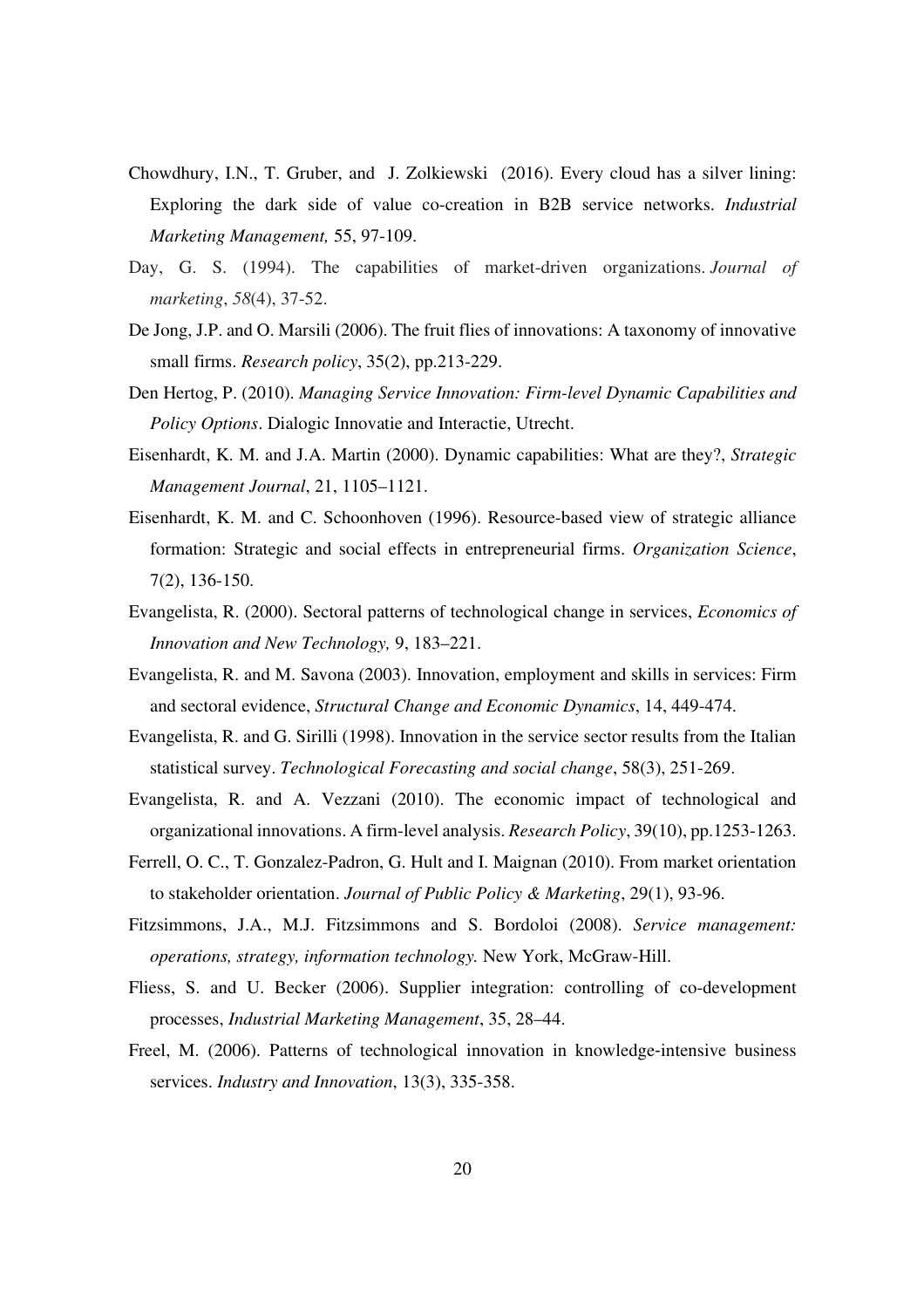- Freel, M., (2016). *Knowledge-intensive business services: geography and innovation*. Routledge.
- Frow, P., S. Nenonen, A. Payne and K. Storbacka (2015). 'Managing co-creation design: A strategic approach to innovation', *British Journal of Management*, 26, pp. 463-483.
- Fu, W, Q. Wang, and X. Zhao (2017). The influence of platform service innovation on value co-creation activities and the network effect. *Journal of Service Management*, 28(2), 348- 388.
- Fuglsang, L., and R. Rønning (2015). On innovation patterns and value-tensions in public services. *The Service Industries Journal*, 35(9), 467-482.
- Gatignon, H. and J. Xuereb (1997). Strategic orientation of the firm and new product performance. *Journal of marketing research*, 34(1), 77-90.
- Gallouj, F. and M. Savona (2009). Innovation in services: A review of the debate and a research agenda, *Journal of Evolutionary Economics*, 19, 149–172.
- Gallouj, F. and O. Weinstein (1997). Innovation in services, *Research Policy,* 26, 537–556.
- Gallouj, F., L. Rubalcaba, and P. Windrum (2013). *Public–Private Innovation Networks in Services.* Edward Elgar Publishing.
- Gault, F. (2013). *The Oslo Manual. In Handbook of innovation indicators and measurement.* Edward Elgar Publishing.
- Gronroos, C. (1990). Relationship approach to marketing in service contexts: The marketing and organizational behavior interface. *Journal of business research*, 20(1), 3-11.
- Guisado-González, M., C. Ferro-Soto and M. Guisado-Tato (2016). Assessing the influence of differentiation strategy and R&D subsidies on R&D cooperation. *Technology Analysis & Strategic Management*, 28(7), 857-868.
- Hagedoorn, J., N. Roijakkers and H. Kranenburg (2006). Inter‐firm R&D networks: The importance of strategic network capabilities for high‐tech partnership formation, *British Journal of Management*, 17, 39-53.
- Helkkula, A., C. Kowalkowski, and B. Tronvoll (2018). Archetypes of service innovation: implications for value cocreation. *Journal of Service Research*, 21(3), 284-301.
- Hertog, P. D., F. Gallouj and J. Segers (2011). Measuring innovation in a 'low-tech'service industry: the case of the Dutch hospitality industry. *The Service Industries Journal*, 31(9), 1429-1449.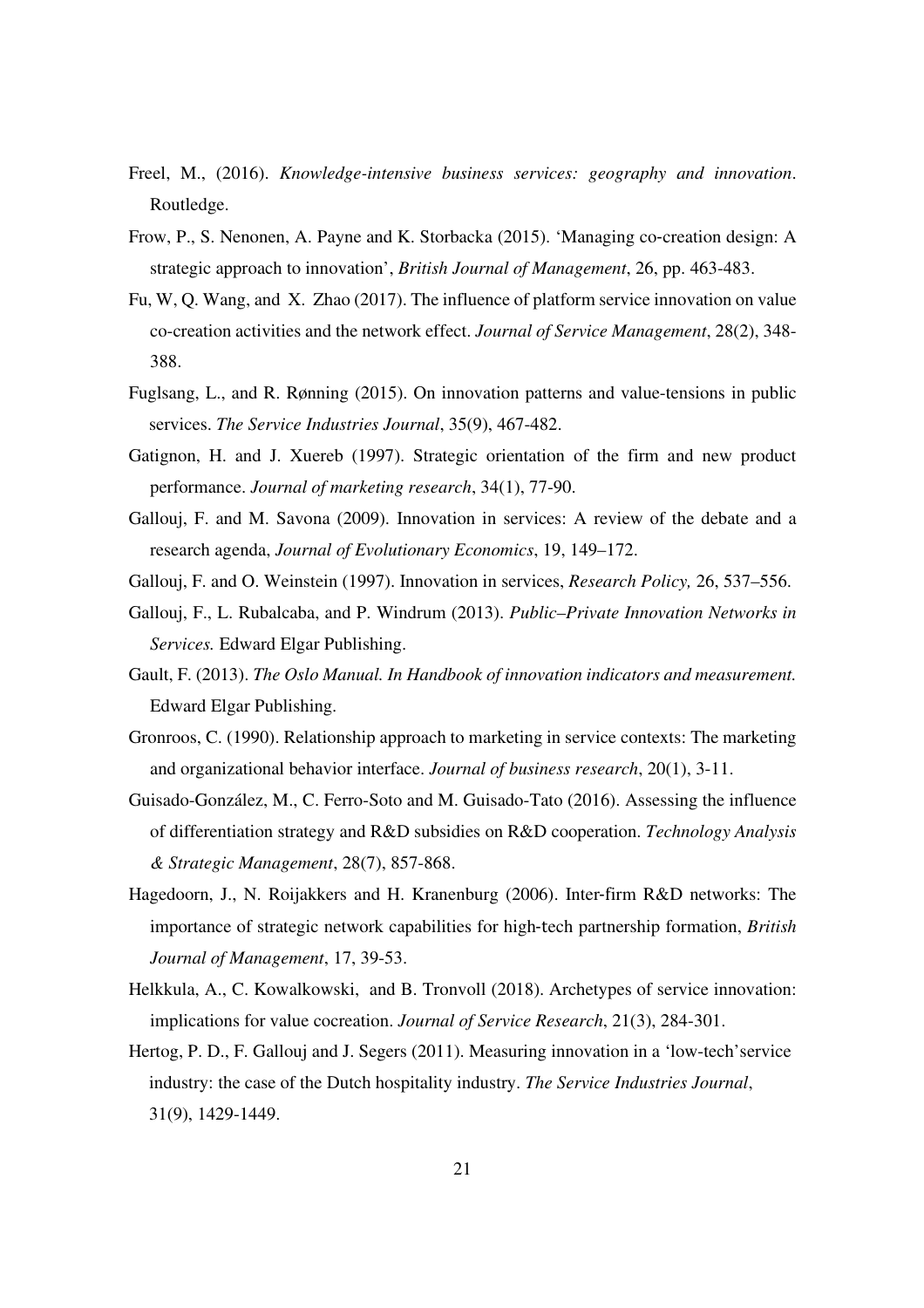- Hidalgo, A. and L. D'Alvano (2014). Service innovation: Inward and outward related activities and cooperation mode. *Journal of Business Research*, 67(5), 698-703.
- Hipp, C. and H. Grupp (2005). Innovation in the service sector: The demand for servicespecific innovation measurement concepts and typologies. *Research policy*, 34(4), pp.517-535.
- Hollenstein, H. (2003). Innovation modes in the Swiss service sector: A cluster analysis based on firm-level data, *Research Policy*, 32, 845–863.
- Hoyer, W. D., R. Chandy, M. Dorotic, M. Krafft and S. Singh (2010). Consumer cocreation in new product development. *Journal of service research*, 13(3), 283-296.
- Hsieh, J.K. and Y.C. Hsieh (2015). Dialogic co-creation and service innovation performance in high-tech companies. *Journal of Business Research*, 68(11), 2266-2271.
- Hunt, S. D. and R. Morgan (1995). The comparative advantage theory of competition. *Journal of marketing*, *59*(2), 1-15.
- Hurley, R. F. and G. Hult (1998). Innovation, market orientation, and organizational learning: an integration and empirical examination. *Journal of marketing*, 62(3), 42-54.
- Hyll, W., & G. Pippel (2016). Types of cooperation partners as determinants of innovation failures. *Technology Analysis & Strategic Management*, 28(4), 462-476.
- INE (2020). Statistical Information. Instituto Nacional de Estadistica. https://www.ine.es/en/
- Jääskeläinen, MA, S Kortelainen and JJ Hinkkanen (2013). Conceptualizing the co-creation of competitive advantage in technology-intensive B2B markets: Agent-based modeling approach. *International Journal of Innovation Management*, 17(3), 1-17.
- Jevnaker, B. H., B. Tellefsen and M. Lüders (2015). Front-end service innovation: learning from a design-assisted experimentation. *European Journal of Innovation Management*, 18(1), 19-43.
- Jiménez‐Zarco, A. I., M. P. Martínez‐Ruiz and A. Izquierdo‐Yusta (2011). The impact of market orientation dimensions on client cooperation in the development of new service innovations. *European Journal of Marketing* 46(1/2), 43-67.
- Kim, M., J. Song and J. Triche (2015). Toward an integrated framework for innovation in service: A resource-based view and dynamic capabilities approach. *Information Systems Frontiers,* 17(3), 533-546.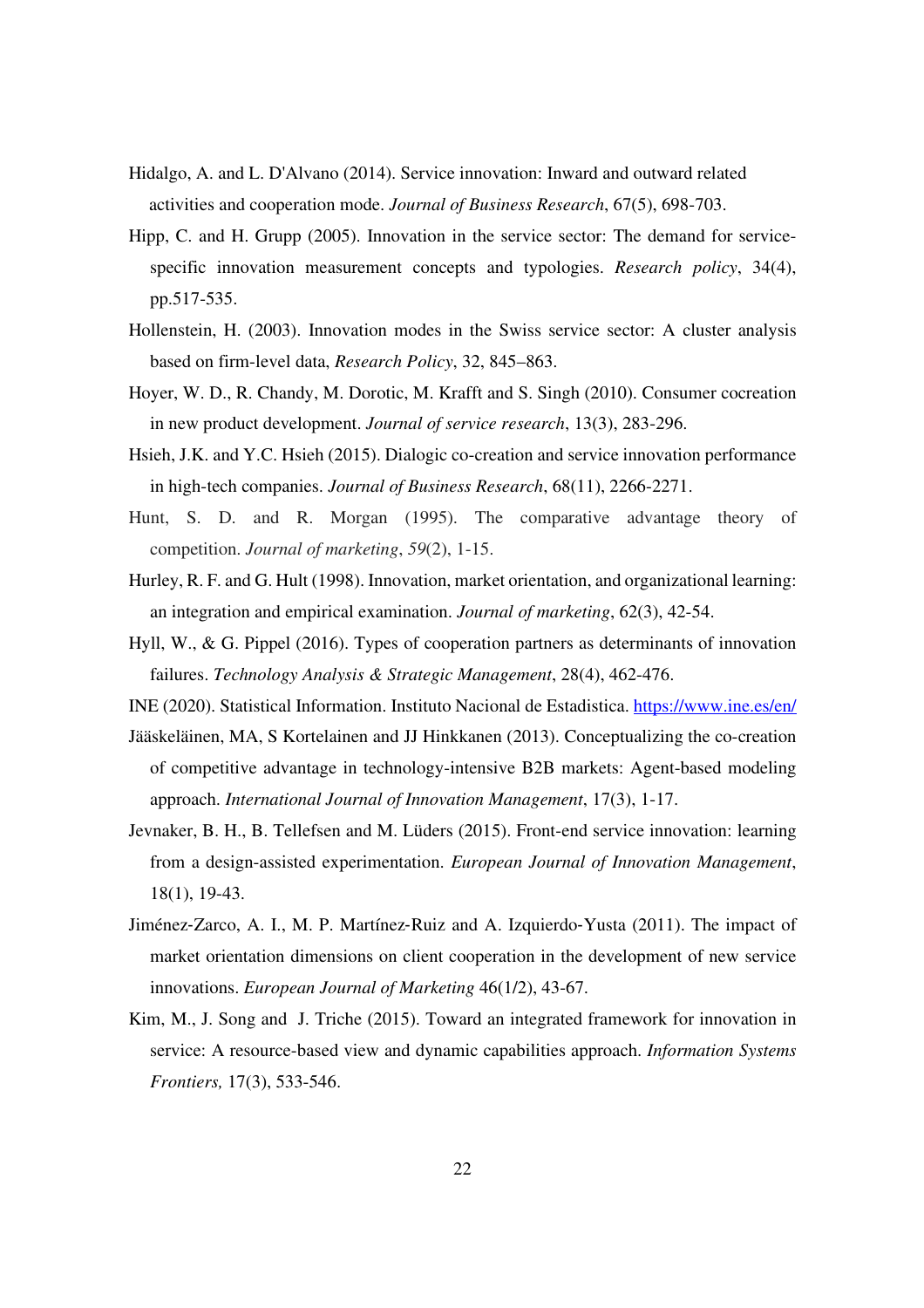- Koschatzky, K. (1999). Innovation networks of industry and business-related services relations between innovation intensity of firms and regional inter‐firm cooperation. *European Planning Studies*, 7(6), 737-757.
- Lawson, B., and D. Samson (2001). Developing innovation capability in organisations: a dynamic capabilities approach. *International Journal of Innovation Management*, 5(03), 377-400.
- Leiponen, A. (2005). Organization of knowledge and innovation: the case of Finnish business services. *Industry & Innovation*, 12(2), 185-203.
- Li, X., D. Gagliardi and I. Miles (2019). Innovation in R&D service firms: evidence from the UK. *Technology Analysis & Strategic Management*, 31(6), 732-748.
- Liu, Y., Luo, Y., & Liu, T. (2009). Governing buyer–supplier relationships through transactional and relational mechanisms: Evidence from China. *Journal of Operations Management*, 27(4), 294-309.
- Lu, J. W. and P. Beamish (2001). The internationalization and performance of SMEs. *Strategic management journal*, *22*(6‐7), 565-586.
- Mallin, C., G. Michelon and D. Raggi (2013). Monitoring intensity and stakeholders' orientation: how does governance affect social and environmental disclosure?. *Journal of business ethics*, 114(1), 29-43.
- McCole, P., E. Ramsey and P. Ibbotson (2008). Factors that impact technology innovation adoption among Irish professional service sector SMEs. *International Journal of Innovation Management*, 12(04), 1-26.
- Miles, I. (1993). Services in the new industrial economy. *Futures,* 25(6), 653-672.
- Mina, A., E. Bascavusoglu-Moreau and A. Hughes (2014). Open service innovation and the firm's search for external knowledge. *Research Policy*, 43(5), 853-866.
- Miotti, L. and F. Sachwald (2003). Co-operative R&D: why and with whom? An integrated framework of analysis, *Research Policy*, 32, 1481-1499.
- Miozzo, M. and L. Soete (2001). Internationalization of services: a technological perspective. *Technological Forecasting and Social Change*, 67(2-3), pp.159-185.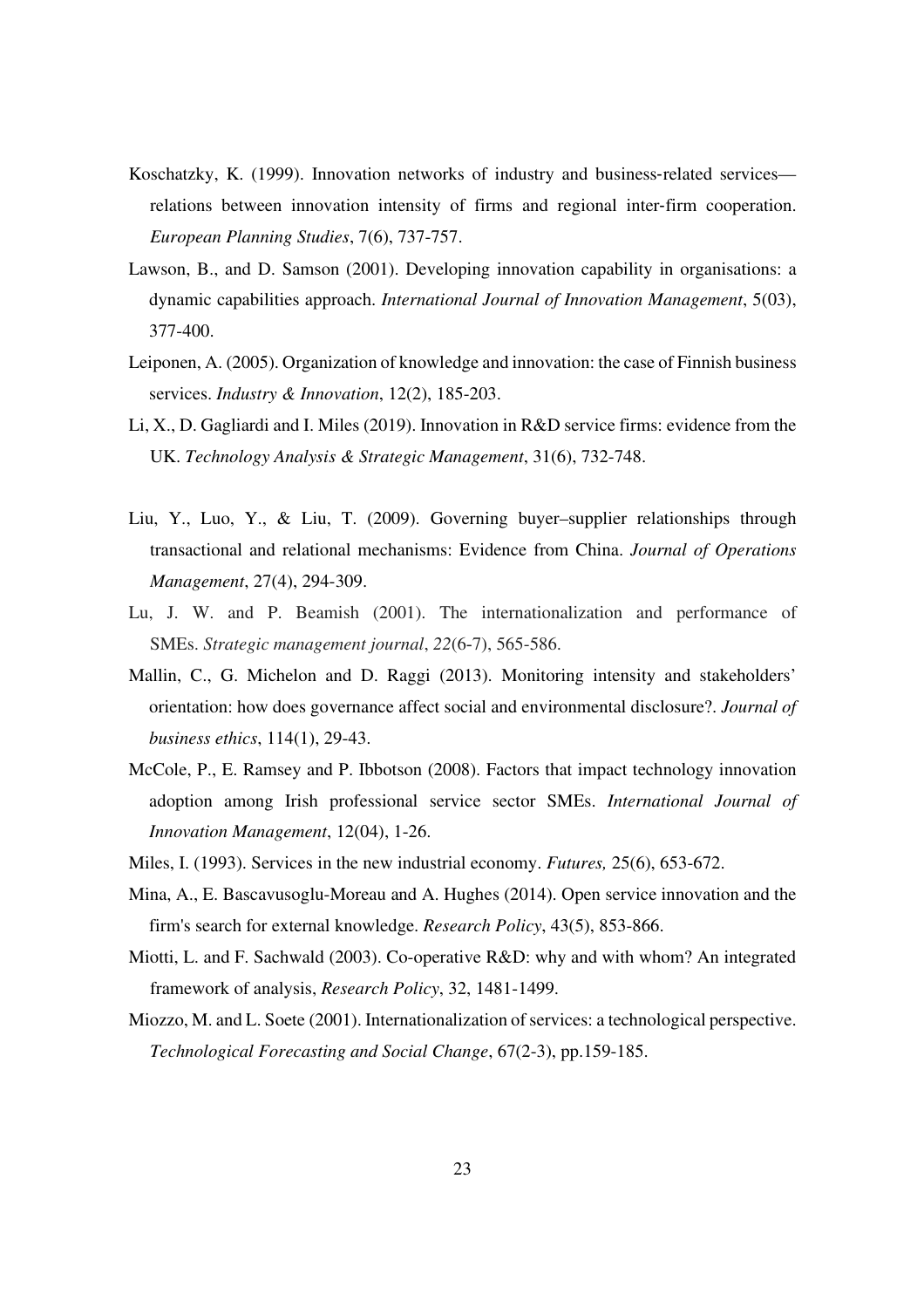- Monjon, S. and P. Waelbroeck (2003). Assessing spillovers from universities to firms: Evidence from French firm-level data, *International Journal of Industrial Organization*, 21, 1255-1270.
- Nardelli, G. (2017). Innovation dialectics: An extended process perspective on innovation in services. *The Service Industries Journal*, 37(1), 31-56.
- Narver, J. C., and S. Slater (1990). The effect of a market orientation on business profitability. *Journal of marketing*, 54(4), 20-35.
- Nordin, F. and C. Kowalkowski (2010). Solutions offerings: A critical review and reconceptualisation, *Journal of Service Management*, 21, 441-459.
- Olavarrieta, S. and R. Friedman, R. (2008). Market orientation, knowledge-related resources and firm performance. *Journal of Business Research*, 61, 623-630
- Oliveira, P. and E. von Hippel (2011). User as service innovators: The case of banking services, *Research Policy*, 40, 806–818.
- Osborne, S.P. and K. Strokosch, (2013). It takes Two to Tango? Understanding the C o‐ production of Public Services by Integrating the Services Management and Public Administration Perspectives. *British Journal of Management*, 24, pp.S31-S47.
- Pavitt, K. (1984). Sectoral patterns of technical change: Towards a taxonomy and a theory, *Research Policy*, 13, pp. 343–373
- Payne, A. F., K. Storbacka and P. Frow (2008). Managing the co-creation of value. *Journal of the Academy of Marketing Science*, 36(1), 83-96.
- Peneder, M. (2010). Technological regimes and the variety of innovation behaviour: Creating integrated taxonomies of firms and sectors. *Research Policy*, 39(3), 323-334.
- Peng, T. J. A., S. Pike, J. C. H. Yang and G. Roos (2012). Is cooperation with competitors a good idea? An example in practice, *British Journal of Management*, 23, 532-560.
- Peteraf, M. A. (1993). The cornerstones of competitive advantage: a resource-based view. *Strategic management journal*, 14(3), 179-191.
- Pina, K. and B. S. Tether (2016). Towards understanding variety in knowledge intensive business services by distinguishing their knowledge bases, *Research Policy*, 45, 401-413.
- PITEC (2014). *Panel de Innovacion Tecnologica. Fundacion Espanola para la Ciencia y Tecnologia.* Retrieved from https://icono.fecyt.es/PITEC/Paginas/descarga\_bbdd.aspx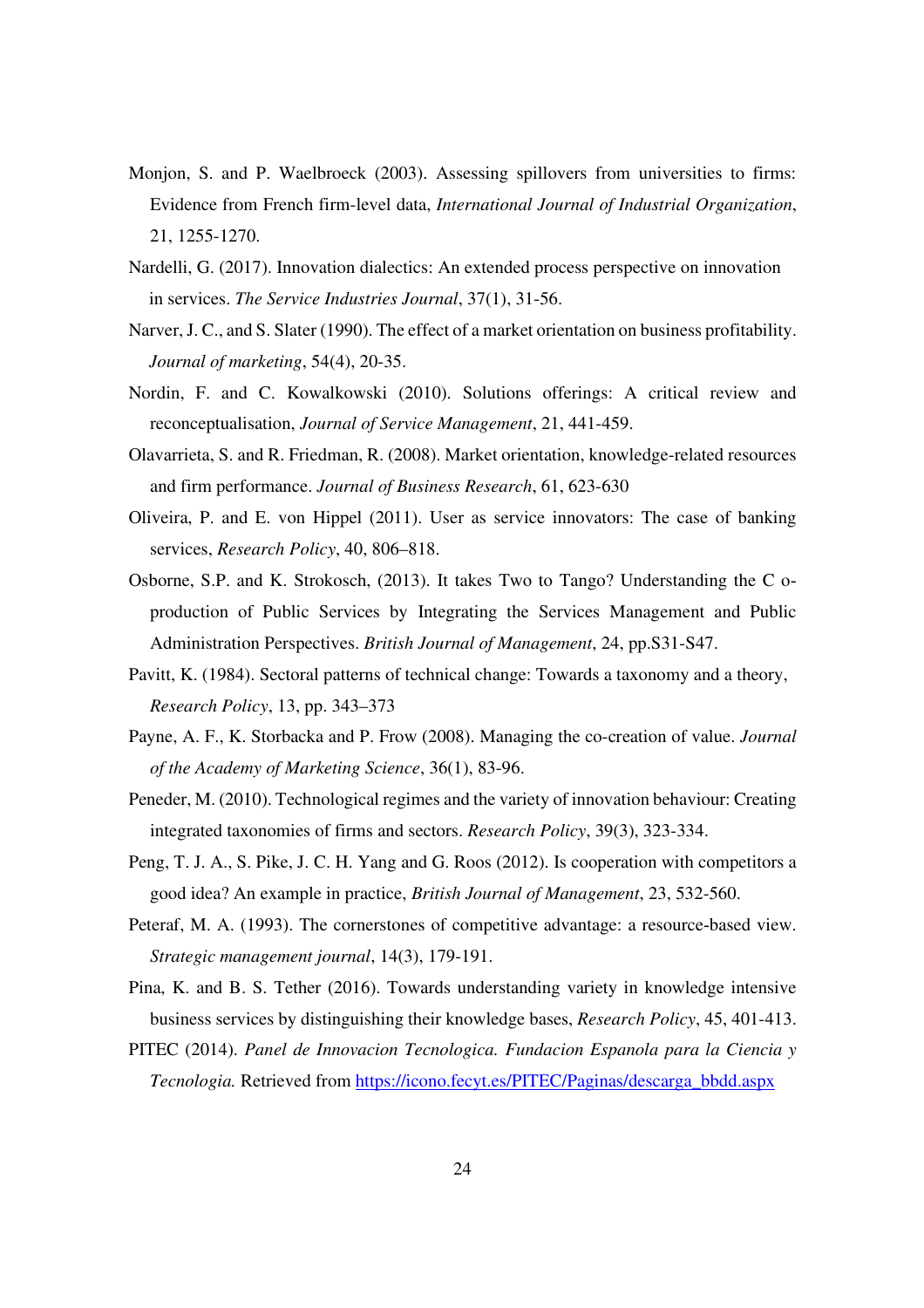- Poppo, L. and T. Zenger (2002). Do formal contracts and relational governance function as substitutes or complements?. *Strategic management journal*, 23(8), 707-725.
- Pyka, A., B. Schön, , P. Windrum, , L. Fuglsangand K. Frenken (2009). *Cooperation for innovation in services: an economic approach to the theory of innovation networks in the service industries.* ServPPIN. Hohenheim.
- Rodríguez, A. and M.J. Nieto (2010). Cooperation and innovation in the internationalization of knowledge-intensive business services. Reshaping the boundaries of the firm in an era of global interdependence. *Progress in International Business Research*, 5, 247-270
- Sasser, W.E., Olsen, R.P., & Wyckoff, D.D. (1978). *Management of Service Operations*. Allyn and Bacon, Boston.
- Sastre, J.F. (2015). The effect of national and international R&D cooperation: differences between manufactures and services*. International Journal of Services Technology and Management,* 21(1-3), 146-162.
- Schneider, S., and P. Spieth (2013). Business model innovation: Towards an integrated future research agenda. *International Journal of Innovation Managem*ent, 17(01), 1-34.
- Selviaridis, K. and M. Spring (2010). The dynamics of business service exchanges: Insights from logistics outsourcing. *Journal of Purchasing and Supply Management*, *16*(3), 171- 184.
- Soete, Luc LG, and Marcela Miozzo. (1989). *Trade and development in services: a technological perspective*. Merit,.
- Spohrer, J. and P.P. Maglio (2008). The emergence of service science: Toward systematic service innovations to accelerate co-creation of value. *Production and Operations Management,* 17(3), 238-246.
- Sundbo, J. and F. Gallouj (2000). Innovation as a loosely coupled system in services. In: J. S. Metcalfe and I. Miles (eds.), *Innovation Systems in the Service Economy, Measurements and Case Study Analysis,* 43–68. Kluwer, Boston.
- Tether, B. (2002). Who co-operates for innovation, and why: An empirical analysis, *Research Policy*, 31, 947–967.
- Tether, B. (2005). Do services innovate (differently)? Insights from the European innobarometer survey. *Industry & Innovation*, *12*(2), 153-184.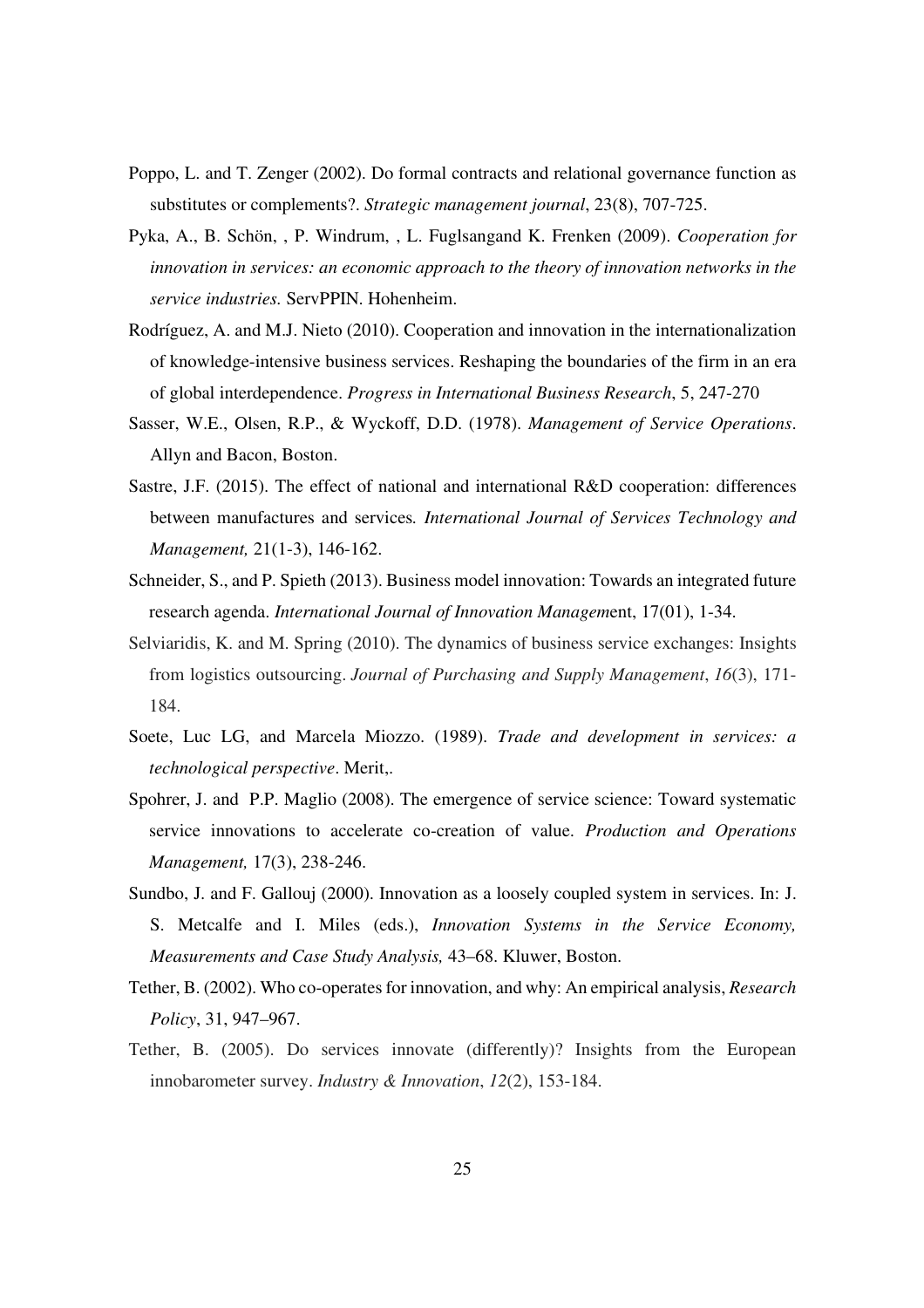- Tether, B. and A. Tajar (2008). The organisational-cooperation mode of innovation and its prominence amongst European service firms, *Research Policy*, 37, 720–739.
- Tether, B.S. (2005). Do services innovate (differently)? Insights from the European innobarometer survey. *Industry & Innovation*, 12(2),.153-184.
- Torugsa, N. A., A. Arundel and P. L. Robertson (2018). Applying configurational thinking to identify recipes for producing service innovations in the service sector. *International Journal of Innovation Management*, 22(06), 1-23.
- Trigo, A. and X. Vence (2012). Scope and patterns of innovation cooperation in Spanish service enterprises, *Research Policy*, 41, 602–613.
- Van Beers, C. and F. Zand (2014). R&D cooperation, partner diversity, and innovation performance: an empirical analysis. *Journal of Product Innovation Management*, *31*(2), 292-312.
- Vargo, S.L. and R. Lusch (2008). Service-dominant logic: continuing the evolution. *Journal of the Academy of marketing Science*, 36(1), 1-10.
- von Hippel, E. (1988). *The Sources of Innovation*, Oxford University Press, New York.
- Yang, C. W. (2016). Orchestrating knowledge-creating networks: lessons from Taiwan's health services sector. *Technology Analysis & Strategic Management*, 28(6), 703-716.
- Zhou, K. Z., C. K.Yim and , D. K. Tse (2005). The effects of strategic orientations on technology-and market-based breakthrough innovations. *Journal of Marketing*, 69(2), 42- 60.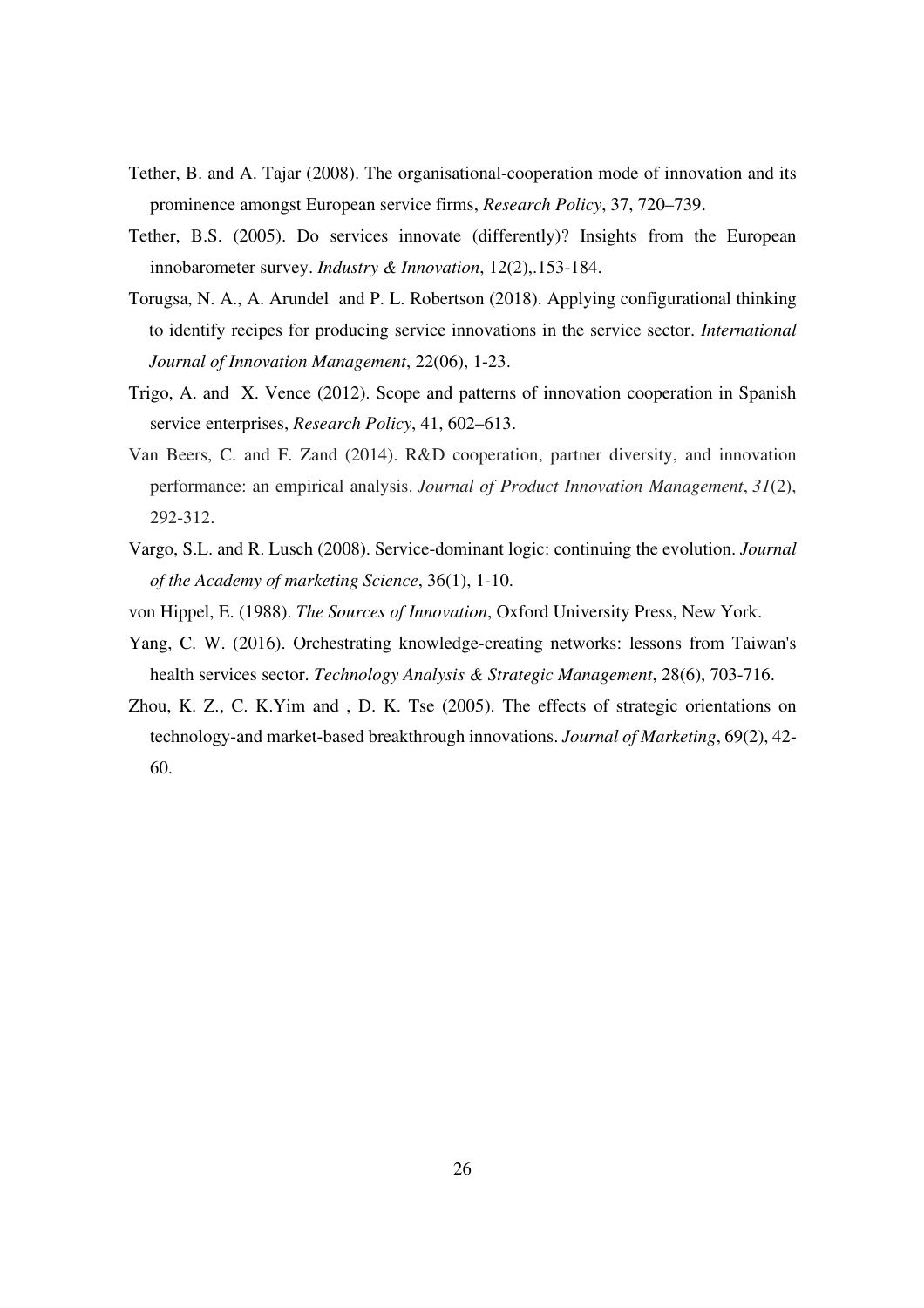| <b>Sector</b>                             | <b>NACE</b>            | N     | $\%$  |
|-------------------------------------------|------------------------|-------|-------|
| <b>COMMERCE AND RETAIL TRADE</b>          | 45, 46, 47             | 582   | 22.0  |
| <b>TRANSPORTATION AND STORAGE</b>         | 49, 50, 51, 52, 53     | 97    | 3.7   |
| ACCOMMODATION AND FOOD SERVICE ACTIVITIES | 55,56                  | 74    | 2.6   |
| <b>TELECOMMUNICATIONS</b>                 | 61                     | 21    | 0.8   |
| SOFTWARE AND INFORMATION CONSULTING       | 62                     | 401   | 15.2  |
| <b>OTHERS IC ACTIVITIES</b>               | 58, 59, 60, 63         | 123   | 4.7   |
| FINANCIAL AND INSURANCE ACTIVITIES        | 64, 65, 66             | 119   | 4.5   |
| <b>REAL ESTATE</b>                        | 68                     | 43    | 1.6   |
| <b>R&amp;D ACTIVITIES</b>                 | 72                     | 179   | 6.8   |
| <b>OTHER ACTIVITIES</b>                   | 69, 70, 71, 73, 74, 75 | 534   | 20.2  |
| ADMINISTRATIVE AND SUPPORT SERVICE        | 77, 78, 79, 80, 81, 82 | 248   | 9.3   |
| <b>ACTIVITIES</b>                         |                        |       |       |
| <b>EDUCATION</b>                          | 85 (excl. 854)         | 13    | 0.3   |
| HUMAN HEALTH AND SOCIAL WORK ACTIVITIES   | 86, 87, 88             | 108   | 4.1   |
| ARTS, ENTERTAINMENT AND RECREATION        | 90, 91, 92, 93         | 33    | 1.1   |
| OTHER SERVICE ACTIVITIES                  | 95,96                  | 87    | 3.2   |
| Total                                     |                        | 2.622 | 100.0 |

**Table 1.** The distribution of the sample according to the sectoral classification (NACE Revision 2)

| <b>Table 2.</b> Variables and Measures: Definition and Scales. |  |  |  |
|----------------------------------------------------------------|--|--|--|
|----------------------------------------------------------------|--|--|--|

| <b>Variables</b>            | <b>Definition</b>                                                             | <b>Scale</b> |
|-----------------------------|-------------------------------------------------------------------------------|--------------|
|                             | <b>Product Innovation</b>                                                     | 1, 0         |
| <b>INNOVAPRODUCT</b>        | <b>Product Innovation</b><br>$\mathbf{i}$                                     |              |
|                             | Good Innovation.<br>$\mathbf{ii}$                                             |              |
|                             | Services Innovation.<br>iii)                                                  |              |
|                             | <b>Process Innovation</b>                                                     | 1, 0         |
| <b>INNOVAPROCESS</b>        | Innovation manufacturing methods.<br>$\mathbf{i}$                             |              |
|                             | Logistics systems innovation.<br>$\mathbf{ii}$                                |              |
|                             | iii) Support innovation for the processes.                                    |              |
|                             | <b>Organizational Innovation</b>                                              | 1, 0         |
| <b>INNOVAORGANISATION</b>   | Innovation in new or improved management systems.<br>i)                       |              |
|                             | ii) Innovation in the organization of work.                                   |              |
|                             | iii) Innovation in relations with companies or institutions.                  |              |
|                             | <b>Marketing Innovation</b>                                                   | 1, 0         |
|                             | Innovation in design or packaging.<br>$\mathbf{i}$                            |              |
| <b>INNOVAMARKETING</b>      | Innovation in new media or techniques for product promotion.<br>$\mathbf{ii}$ |              |
|                             | Innovation in new methods for sales channels.<br>iii)                         |              |
|                             | iv)<br>Innovation in new methods of pricing goods or services.                |              |
|                             | <b>Importance of innovation objectives</b>                                    | 1,2,3,4      |
|                             | Expansion of the range of goods or services;<br>$\mathbf{i}$                  |              |
| <b>PRODUCTOBJECTIVE</b>     | Substitution of outdated products or processes;<br>$\mathbf{ii}$              |              |
|                             | Penetration into new markets:<br>iii)                                         |              |
|                             | Higher market share;<br>iv)                                                   |              |
|                             | Higher quality of goods or services.<br>V)                                    |              |
|                             | <b>Importance of innovation objectives</b>                                    | 1,2,3,4      |
|                             | Greater flexibility in production or service delivery.<br>$\mathbf{i}$        |              |
| <b>PROCESSOBJECTIVE</b>     | Increased production or service capacity<br>$\mathbf{ii}$                     |              |
|                             | Lower labour costs per unit produced.<br>$\overline{iii}$ )                   |              |
|                             | iv) Less material per unit produced.                                          |              |
|                             | Less energy per unit produced.<br>$\nu$ )                                     |              |
|                             | <b>Importance of innovation objectives</b>                                    | 1,2,3,4      |
| <b>ENVIRONMENTOBJECTIVE</b> | Lower environmental impact.<br>$\mathbf{i}$                                   |              |
|                             | Improvement of the health and safety of its employees.<br>$\mathbf{ii}$       |              |
|                             | Compliance with environmental, health, and safety requirements.<br>iii)       |              |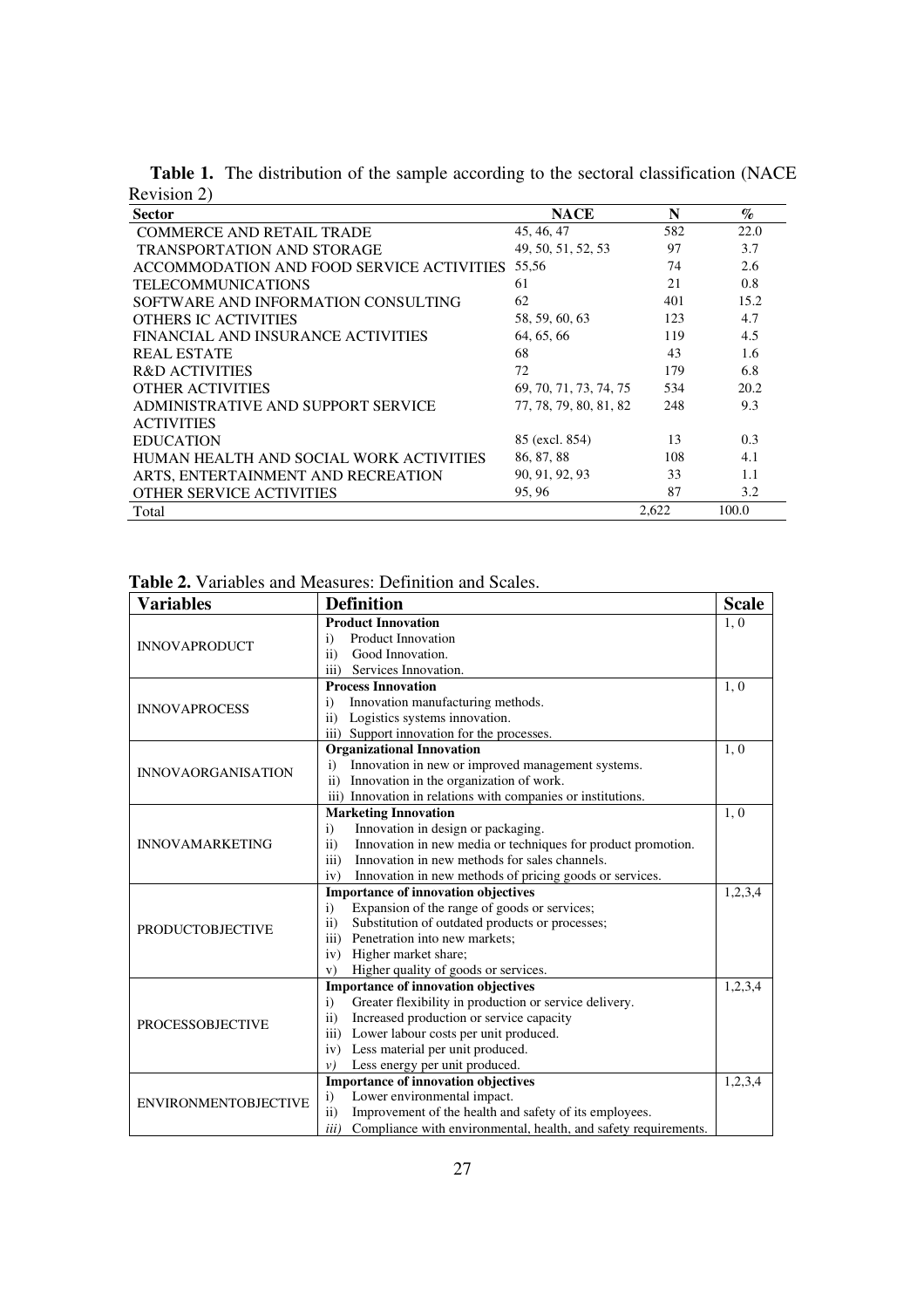|                          | <b>Importance of innovation objectives</b>    | 1,2,3,4 |
|--------------------------|-----------------------------------------------|---------|
| <b>EMPLOYEEOBJECTIVE</b> | Increase in total employment.<br>$\mathbf{i}$ |         |
|                          | The increase in skilled employment.<br>ii)    |         |
|                          | iii)<br>Maintenance of employment             |         |
|                          | Cooperation: typology de socio i $(i=1,,8)$   | 1, 0    |
|                          | Group;<br>$\bf{1)}$                           |         |
|                          | $\rm ii)$<br>Suppliers,                       |         |
|                          | iii)<br>Private customers,                    |         |
| COOPERATION i            | Public customers,<br>iv)                      |         |
|                          | Competitors;<br>V)                            |         |
|                          | Consultants,<br>Vİ)                           |         |
|                          | vii) Universities,                            |         |
|                          | viii) Research Centres                        |         |
| <b>Control Variables</b> |                                               |         |
| <b>SIZE</b>              | Number of employees in t                      |         |
| <b>GROUP</b>             | Membership of a group of companies            | 1, 0    |
|                          | <b>Company Market</b>                         | 1, 0    |
|                          | Local / regional.<br>$\bf{1)}$                |         |
| <b>MARKET</b>            | National.<br>$\rm ii)$                        |         |
|                          | EU.<br>111)                                   |         |
|                          | Other countries.<br>iv'                       |         |

**Table 3.** The number and size of the clusters

|                         | <b>CLUSTER</b> |      |      |      |
|-------------------------|----------------|------|------|------|
|                         | 5              | 4    | 3    | 2    |
|                         | 800            | 1379 | 1379 | 1853 |
| $\mathbf{2}$            | 346            | 346  | 407  | 407  |
| 3                       | 579            | 474  | 474  |      |
| $\overline{\mathbf{4}}$ | 474            | 61   |      |      |
| 5                       | 61             |      |      |      |
| <b>Total</b>            | 2260           | 2260 | 2260 | 2260 |



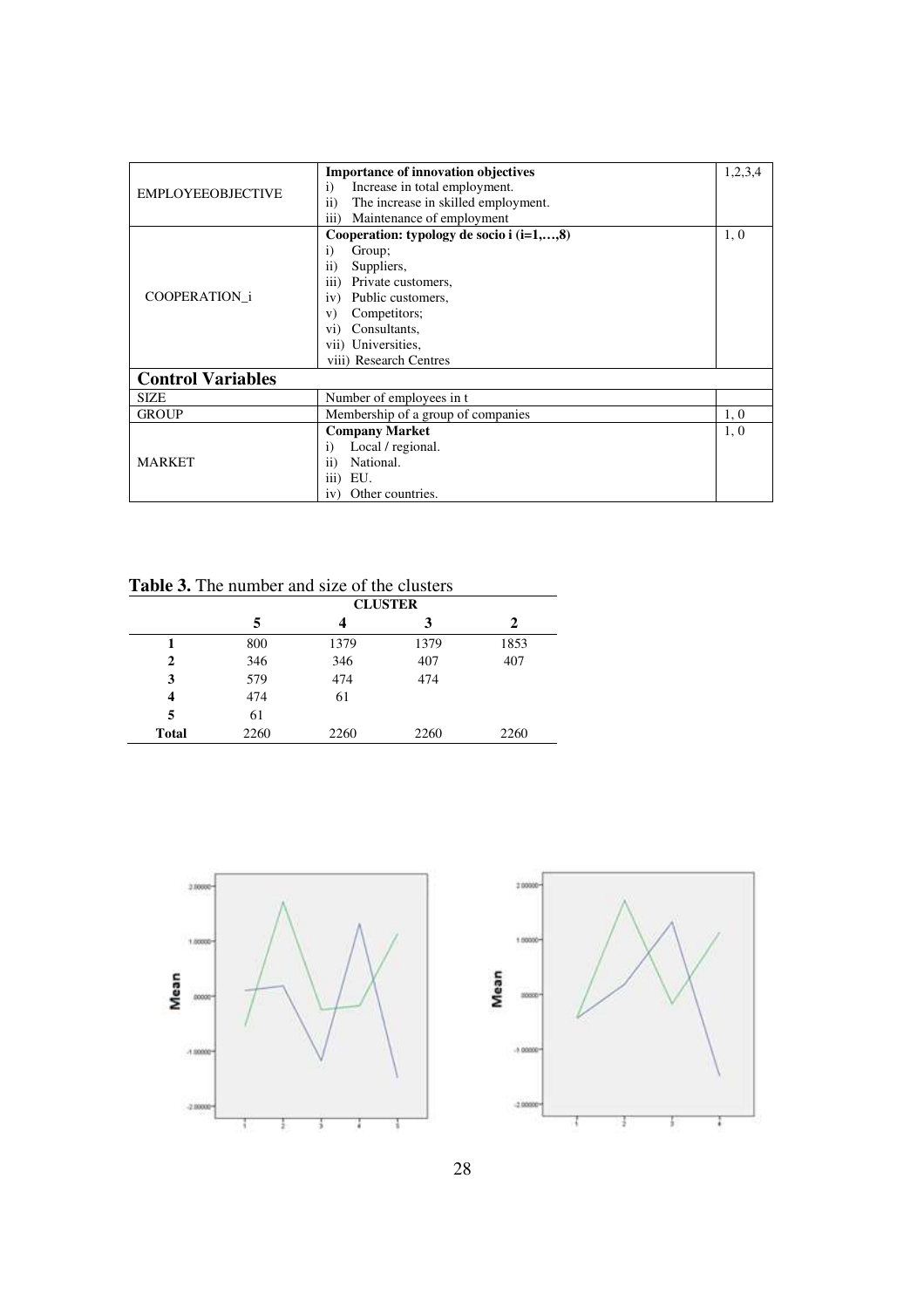

**---------- Innovation Orientation Factor ---------- Other Strategic Orientations Factor** 

Figure 1. The impact of the two factors within the set of cluster's solutions.

|                                   | Cluster 1 |      | Cluster 2 Cluster 3 |
|-----------------------------------|-----------|------|---------------------|
|                                   | $\%$      | $\%$ | $\%$                |
| INNOVAPRODUCT (GOOD)              | $\Omega$  | 53.2 | 22.4                |
| INNOVAPRODUCT (SERVICE)           | $\Omega$  | 66.6 | 26.2                |
| INNOVAPROCESS (MANUFACTURING)     | $\theta$  | 51.4 | 16.6                |
| <b>INNOVAPROCESS (LOGISTICS)</b>  | $\Omega$  | 27.5 | 5.6                 |
| INNOVAPROCESS (SUPPORT)           | $\theta$  | 66.6 | 31.5                |
| INNOVAORGANISATION (ORGANISATION) | 23.6      | 86.4 | 23.4                |
| INNOVAORGANISATION (WORKPLACE)    | 28.9      | 83.7 | 23.5                |
| INNOVAORGANISATION (EXTERNAL)     | 11.2      | 58.1 | 8.1                 |
| INNOVAMARKETING (DESIGN)          | 10.3      | 40.5 | 5.1                 |
| INNOVAMARKETING (PROMOTION)       | 19.0      | 61.6 | 9.4                 |
| INNOVAMARKETING (CHANNELS)        | 14.1      | 54.4 | 6.9                 |
| INNOVAMARKETING (PRICING)         | 17.6      | 40.7 | 3.4                 |

**Table 4.** The innovation typology of each cluster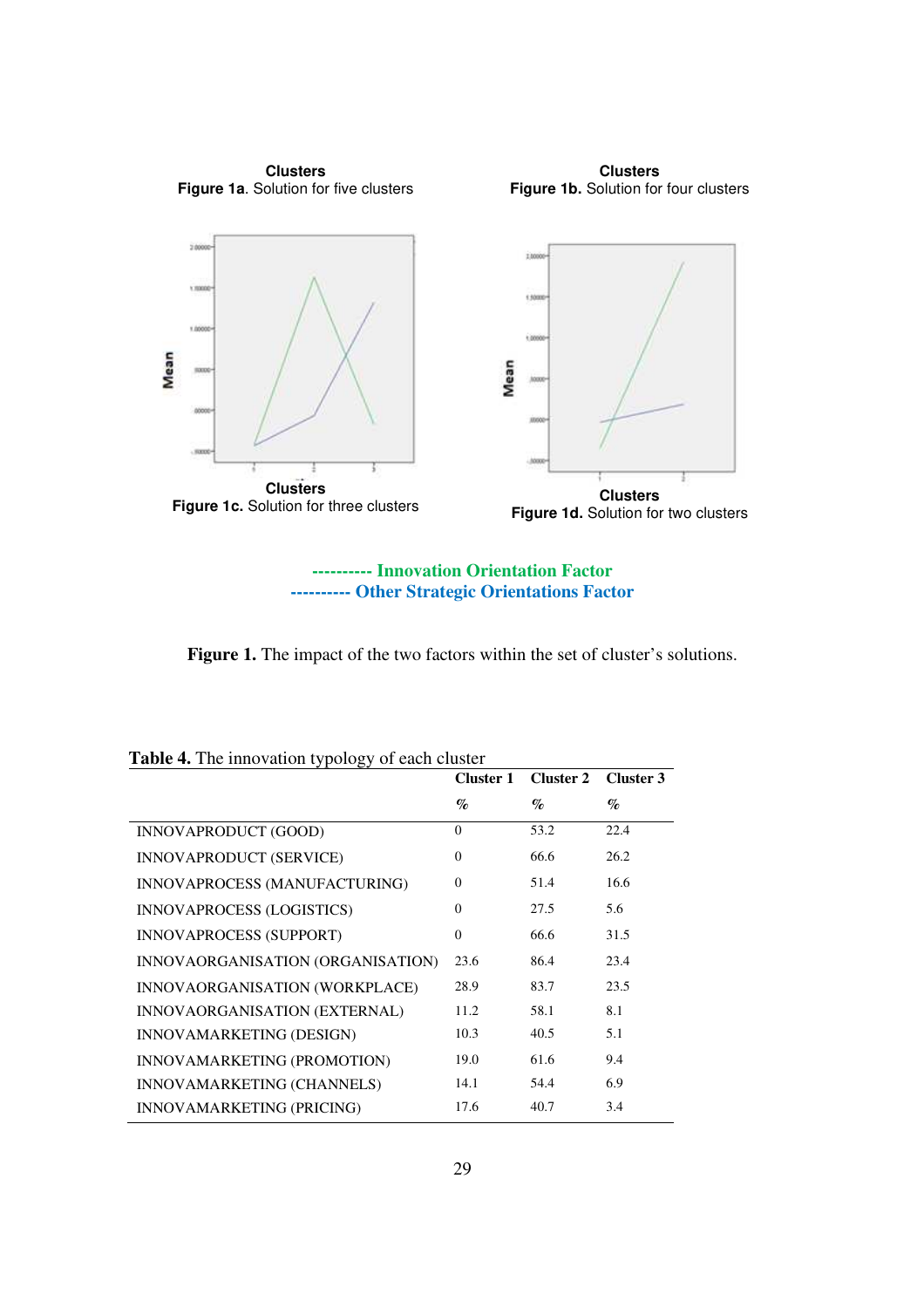| <b>Sector</b>                             |      | <b>Cluster 1</b> |               | <b>Cluster 2</b> |     | Cluster3 |
|-------------------------------------------|------|------------------|---------------|------------------|-----|----------|
|                                           | N    | $\%$             | N             | $\%$             | N   | $\%$     |
| <b>COMMERCE AND RETAIL TRADE</b>          | 230  | 65.5%            | 49            | 14.0%            | 72  | 20.5%    |
| <b>TRANSPORTATION AND STORAGE</b>         | 61   | 57.0%            | 24            | 22.4%            | 22  | 20.6%    |
| ACCOMMODATION AND FOOD SERVICE ACTIVITIES | 25   | 71.4%            | $\mathcal{F}$ | $14.3\%$         | 5   | 14.3%    |
| <b>TELECOMMUNICATIONS</b>                 | 16   | 40.0%            | 17            | 42.5%            | 7   | 17.5%    |
| SOFTWARE AND INFORMATION CONSULTING       | 258  | 60.6%            | 84            | $19.7\%$         | 84  | 19.7%    |
| <b>OTHERS IT ACTIVITIES</b>               | 76   | 67.3%            | 24            | 21.2%            | 13  | 11.5%    |
| FINANCIAL AND INSURANCE ACTIVITIES        | 61   | 51.7%            | 42            | 35.6%            | 15  | 12.7%    |
| <b>REAL ESTATE</b>                        | 11   | 68.8%            | $\mathbf{1}$  | 6.3%             | 4   | 25.0%    |
| <b>R&amp;D ACTIVITIES</b>                 | 101  | $45.9\%$         | 45            | 20.5%            | 74  | 33.6%    |
| <b>OTHER ACTIVITIES</b>                   | 296  | 61.4%            | 78            | $16.2\%$         | 108 | 22.4%    |
| <b>EDUCATION</b>                          | 23   | 76.7%            | 5             | $16.7\%$         | 2   | $6.7\%$  |
| HUMAN HEALTH AND SOCIAL WORK ACTIVITIES   | 87   | 71.9%            | 15            | $12.4\%$         | 19  | $15.7\%$ |
| ARTS, ENTERTAINMENT, AND RECREATION       | 13   | 65.0%            | 3             | $15.0\%$         | 4   | 20.0%    |
| OTHER SERVICE ACTIVITIES                  | 39   | 61.9%            | 4             | $6.3\%$          | 20  | 31.7%    |
| Total                                     | 1379 | 61.0%            | 407           | 18.0%            | 474 | 21.0%    |

**Table 5** The distribution of service sub-sectors firms in each cluster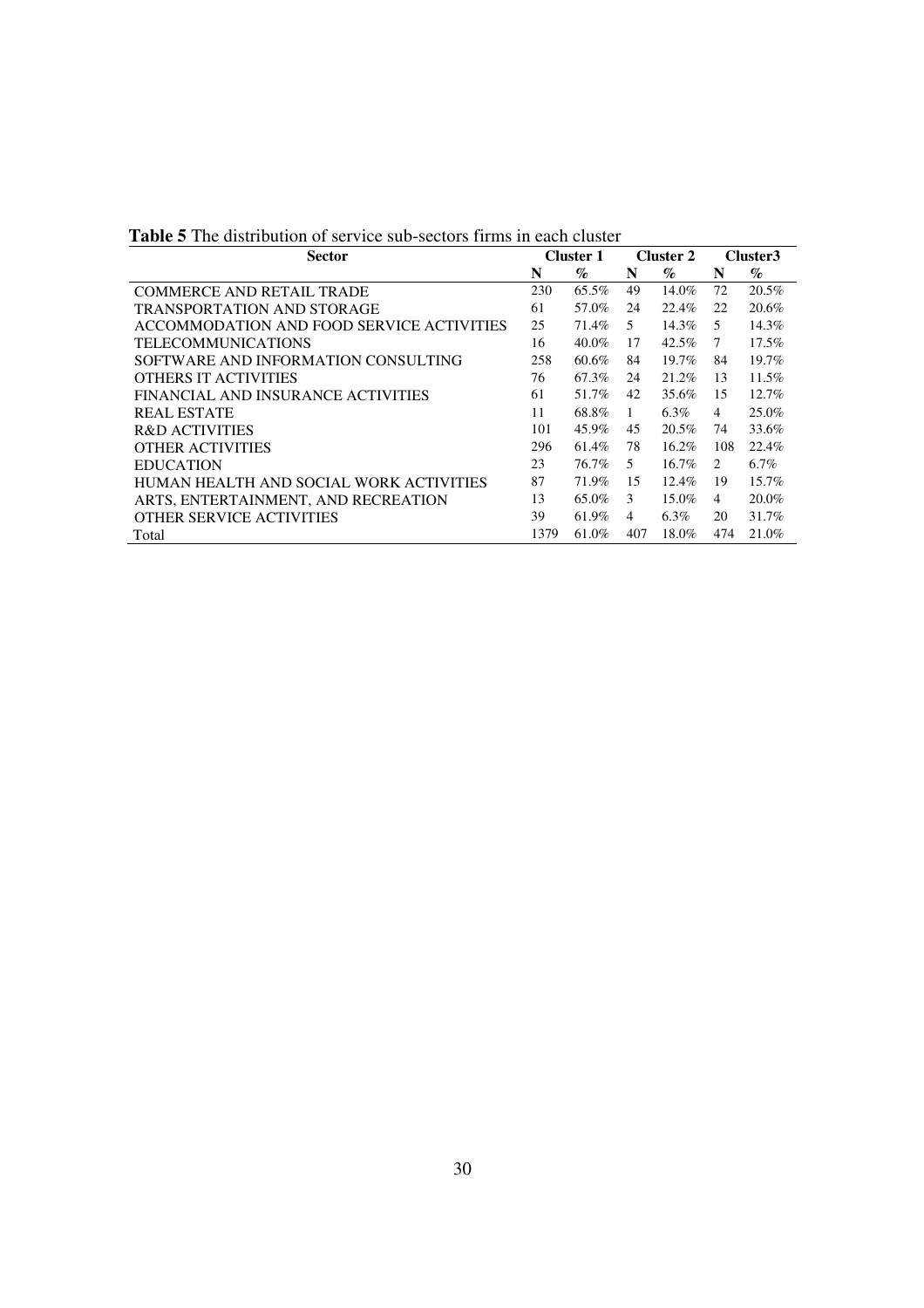|                     | Product<br><b>Innovation</b><br><b>Estimated</b> | <b>Process</b><br><b>Innovation</b><br><b>Estimated</b> | Organisational<br><b>Innovation</b><br><b>Estimated</b> | <b>Marketing</b><br><b>Innovation</b><br><b>Estimated</b> |
|---------------------|--------------------------------------------------|---------------------------------------------------------|---------------------------------------------------------|-----------------------------------------------------------|
| Size                | $-3.240E - 005$                                  | $6.613E - 005*$                                         | 1.927E-006                                              | $-2.015E-005$                                             |
| Group               | $-.117$                                          | $.605***$                                               | $.301*$                                                 | .299*                                                     |
| Market:             |                                                  |                                                         |                                                         |                                                           |
| $\bullet$ Local     | $-.265$                                          | .175                                                    | .402                                                    | $-124$                                                    |
| • National.         | .258                                             | $-.104$                                                 | .228                                                    | $-.118$                                                   |
| $\bullet$ UE.       | $.308*$                                          | $-.218$                                                 | $-.128$                                                 | $-.203$                                                   |
| • Others countries  | .017                                             | $-.268$                                                 | .098                                                    | $-.226$                                                   |
| Coop_group          | .392**                                           | ,395**                                                  | ,200                                                    | $,180*$                                                   |
| Coop_supplier       | ,490***                                          | $.381***$                                               | $,446***$                                               | $,197*$                                                   |
| Coop_clientsprivate | ,329*                                            | .061                                                    | ,025                                                    | ,188                                                      |
| Coop_clientspublic  | ,084                                             | ,148                                                    | ,114                                                    | ,037                                                      |
| Coop_competitors    | ,117                                             | ,025                                                    | $,343**$                                                | ,075                                                      |
| Coop_consultant     | ,044                                             | ,237                                                    | ,206                                                    | $,274*$                                                   |
| Coop_university     | $,273*$                                          | $.244*$                                                 | ,036                                                    | $-.014$                                                   |
| Coop_researchcentre | $,231*$                                          | $,239*$                                                 | ,090                                                    | $-.010$                                                   |
| -2 Log Likelihood   | 2015.563                                         | 1926.751                                                | 2524.119                                                | 1901.340                                                  |
| Chi-Square          | 82.952                                           | 76.890                                                  | 31.896                                                  | 60.237                                                    |
| df                  | 14                                               | 14                                                      | 14                                                      | 14                                                        |
| Sig.                | .000                                             | .000                                                    | .004                                                    | .000                                                      |
| Cox and Snell       | .058                                             | .054                                                    | .023                                                    | .039                                                      |
| Nagelkerke          | .071                                             | .067                                                    | .026                                                    | .047                                                      |
| <b>McFadden</b>     | .035                                             | .034                                                    | .011                                                    | .028                                                      |

**Table 6**. The impact of cooperation agreements for innovation in the firms on *Cluster 2*

\*\*\* p<0.001, \*\* p<0.01, \* p<0.05